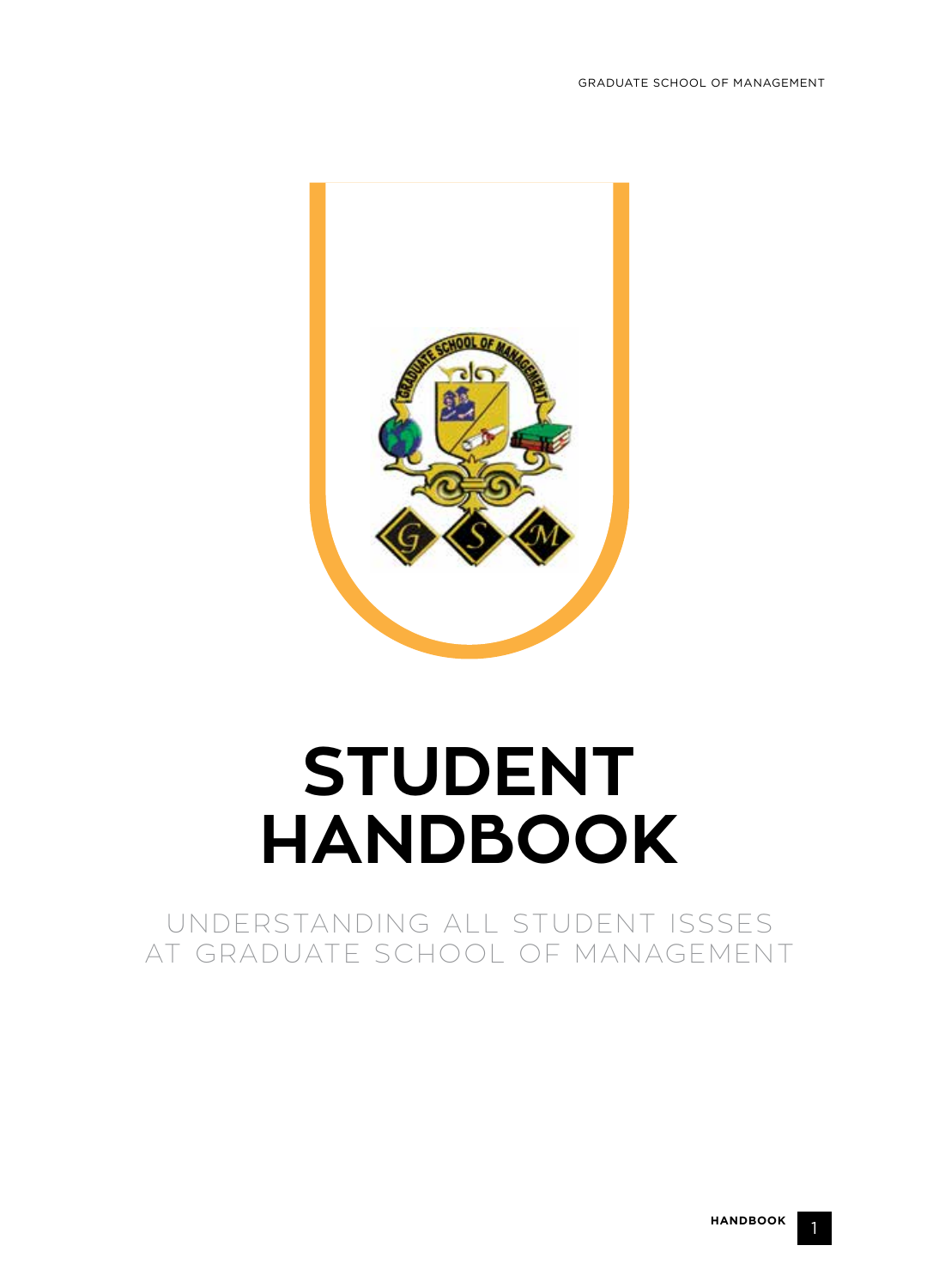# **Contents**

#### **WELCOME MESSAGE**

Welcome to Graduate School of Management (GSM)

#### **GRADUATE SCHOOL OF MANAGEMENT (GSM) – AN OVERVIEW**

GSM - The Mission GSM - The Vision Core Values of GSM Motto of GSM

### **THE ORGANIZATIONAL STRUCTURE OF GSM GSM BOARD ACADEMIC DEPARTMENTS UNITS**

#### **ADMINISTRATIVE STRUCTURE**

The Registrar GSM Finance Officer Administrative / Clerical Staff

#### **GENERAL INFORMATION**

Student Identification Card Student's Official Name Marriage Campus Restaurant Posting of Announcements Dressing Sexual Harassment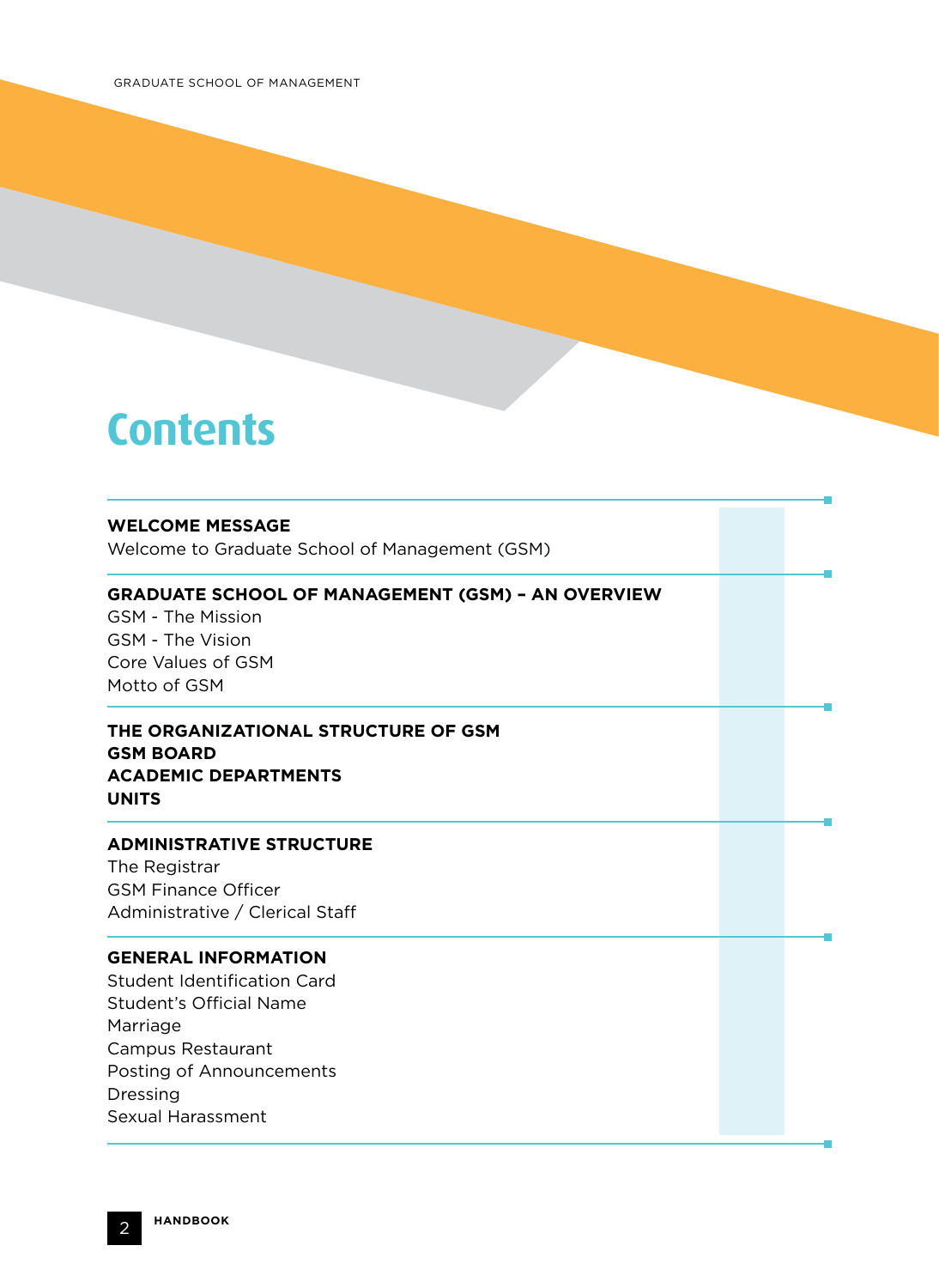| <b>ACADEMIC PROGRAMMES</b>                                 |  |
|------------------------------------------------------------|--|
| English Programmes                                         |  |
| <b>Business Programmes</b>                                 |  |
|                                                            |  |
| <b>ASSESSMENT POLICY</b>                                   |  |
| <b>Credit Weightings for Courses</b>                       |  |
| Minimum and Maximum Workload                               |  |
| <b>Examination Resit</b>                                   |  |
| Probation                                                  |  |
| Computation of Results for Probation and Repeat Candidates |  |
| <b>GRADING SYSTEM</b>                                      |  |
| <b>Student Assessment</b>                                  |  |
| Grading Scale (For BBA and Undergraduate Programmes)       |  |
| Grading Scale (For MBA)                                    |  |
| <b>Other Grades</b>                                        |  |
| Incomplete (I)                                             |  |
| Display of Results                                         |  |
| Degree Classification                                      |  |
| Requirements for Graduation                                |  |
|                                                            |  |
| <b>EXAMINATION REGULATIONS</b>                             |  |
| <b>PENALTIES FOR EXAMINATION OFFENCES</b>                  |  |
| STUDENT SUPPORT SERVICES                                   |  |
| Counseling                                                 |  |
| Advice                                                     |  |
| <b>Career Services</b>                                     |  |
| <b>Enrolment Services</b>                                  |  |
| Registration                                               |  |
| Tutorial Services (Face-to-Face)                           |  |
|                                                            |  |
| <b>PROCEDURE FOR DEFERMENT</b><br>Deferment                |  |
|                                                            |  |
| <b>FEEDBACK TO STUDENTS</b>                                |  |
| Examinations                                               |  |
| <b>Detailed Results/Transcripts</b>                        |  |
| <b>STUDENT LEADERSHIP: SRC</b>                             |  |
|                                                            |  |
|                                                            |  |
| <b>CODE OF CONDUCT FOR GSM STUDENTS</b>                    |  |
| <b>PRESS CONFERENCES / PRESS RELEASE</b><br><b>DRAP</b>    |  |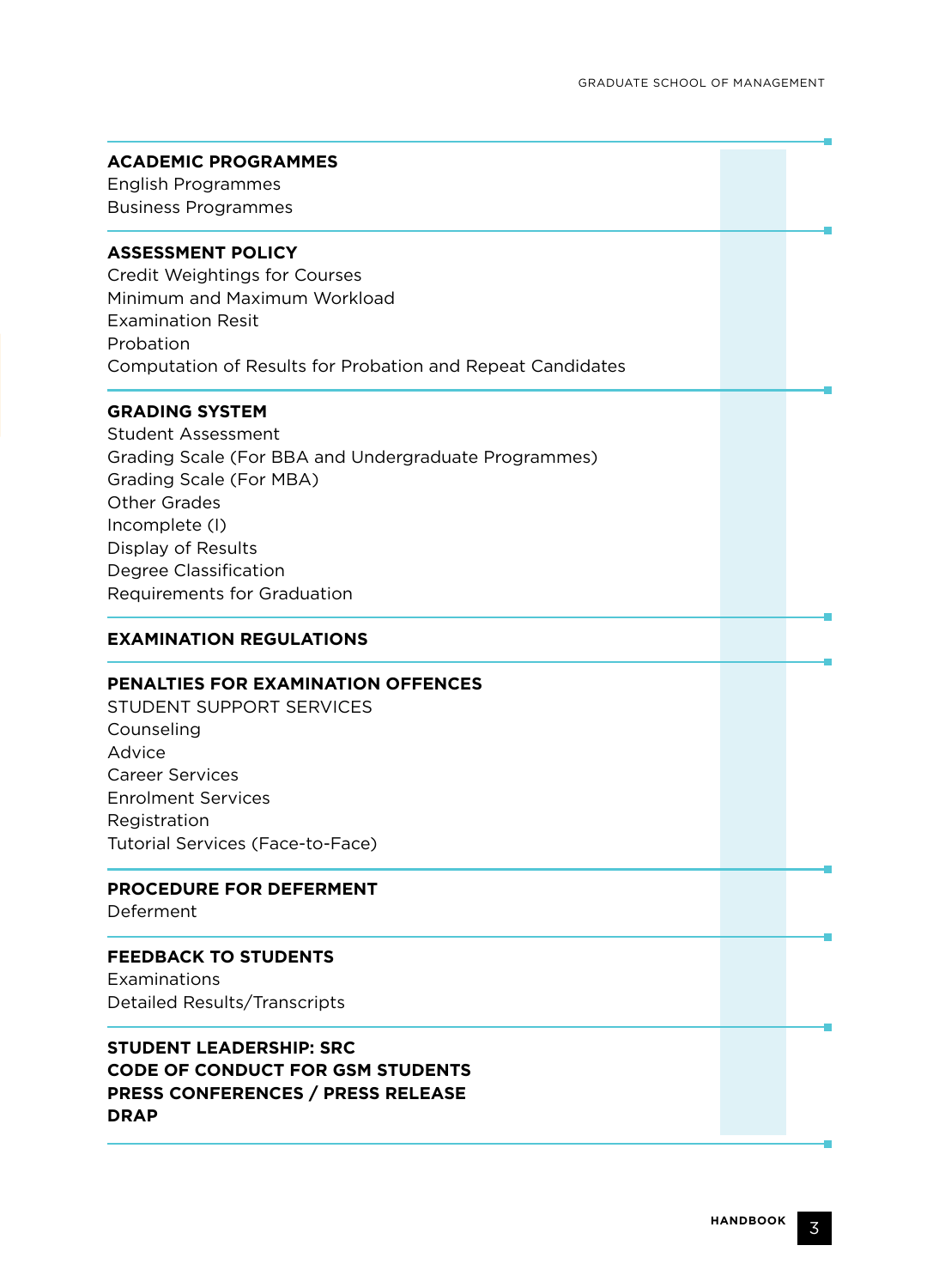

# **Welcome Message**

Welcome to Graduate School of Management (GSM).

On behalf of the Directors and staff, we welcome you to GSM and wish you a successful academic career.

At GSM, the academic growth and the success of our students is our primary concern and ultimate objective.

This handbook was developed to describe some of the expectations of our students and to outline the policies, programs, and benefits available for our students. Students should become familiar with the contents of the students' handbook as soon as possible, for it will answer  $\pm$ 

many questions about their student life on GSM campus.

We believe that communication is easier when all students are aware of the culture and values of the organization. This guide will help you to understand better our vision for the future of our business and the challenges that are ahead.

We hope that your study here will be enjoyable, and highly successful.

Again, welcome!

# **Bright AYIVOR-BEDZRAH** President-Founder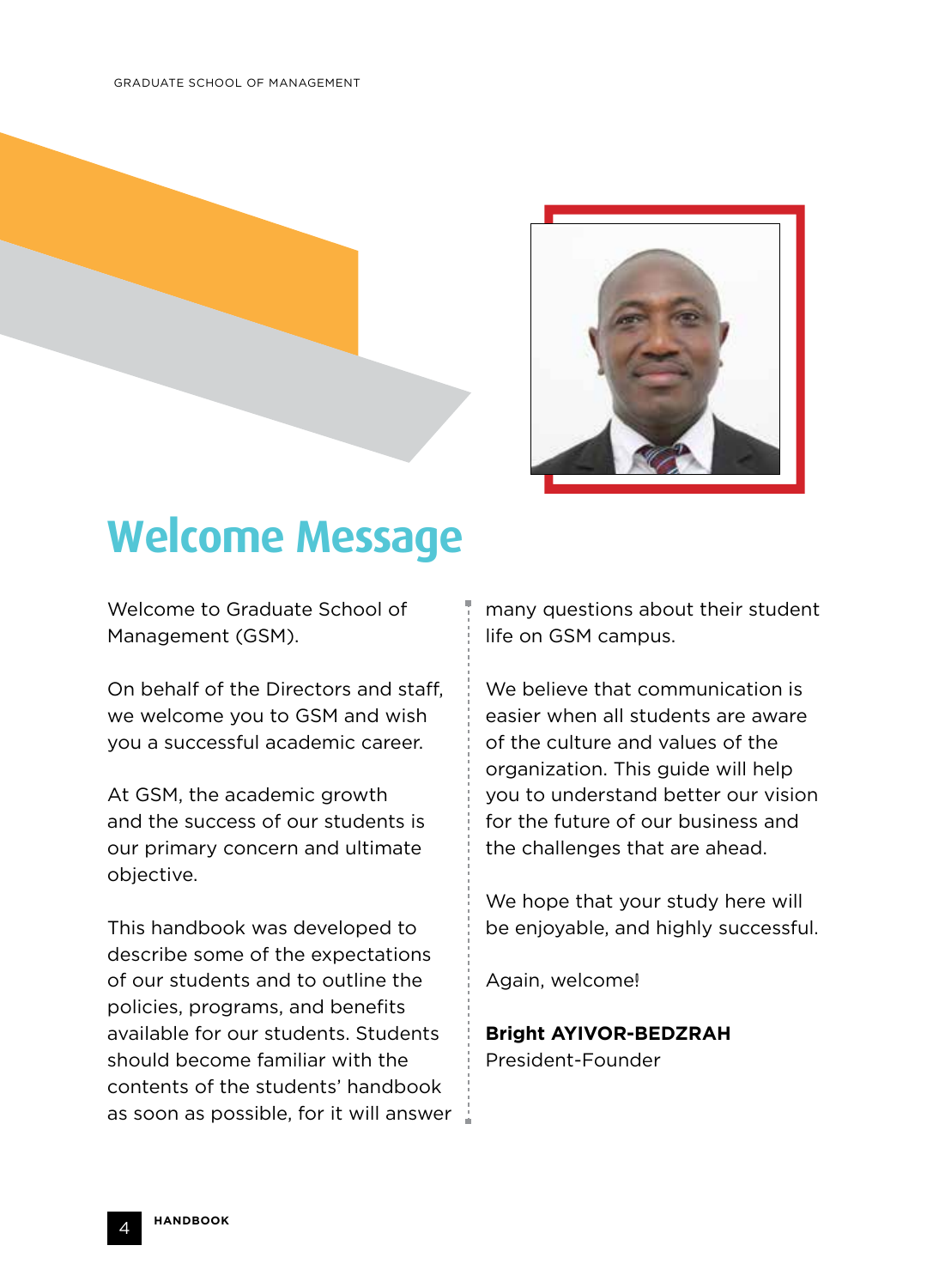

# **Graduate School Of Management (GSM) – An Overview**

GSM was established in 2002 and has significantly expanded since. We now have a college. Although we have grown considerably, we have not lost touch with our original aims of bringing high quality and affordable qualifications to students around the world.

We offer programmes that will give our students a keen understanding of modern management and business in today's market. Our courses can also lead on to

university degrees and MBAs. We have agreements in place with universities around the world, from the United Kingdom to Spain and the United States.

With our recognition from the Ministry of Education, Abidjan Côte d'Ivoire, The Institute of Commercial Management (ICM) and partnerships signed with the University of Wolverhampton, UK, The Ecole Internationale de Management Paris (EIMP), and Groupe Sup Co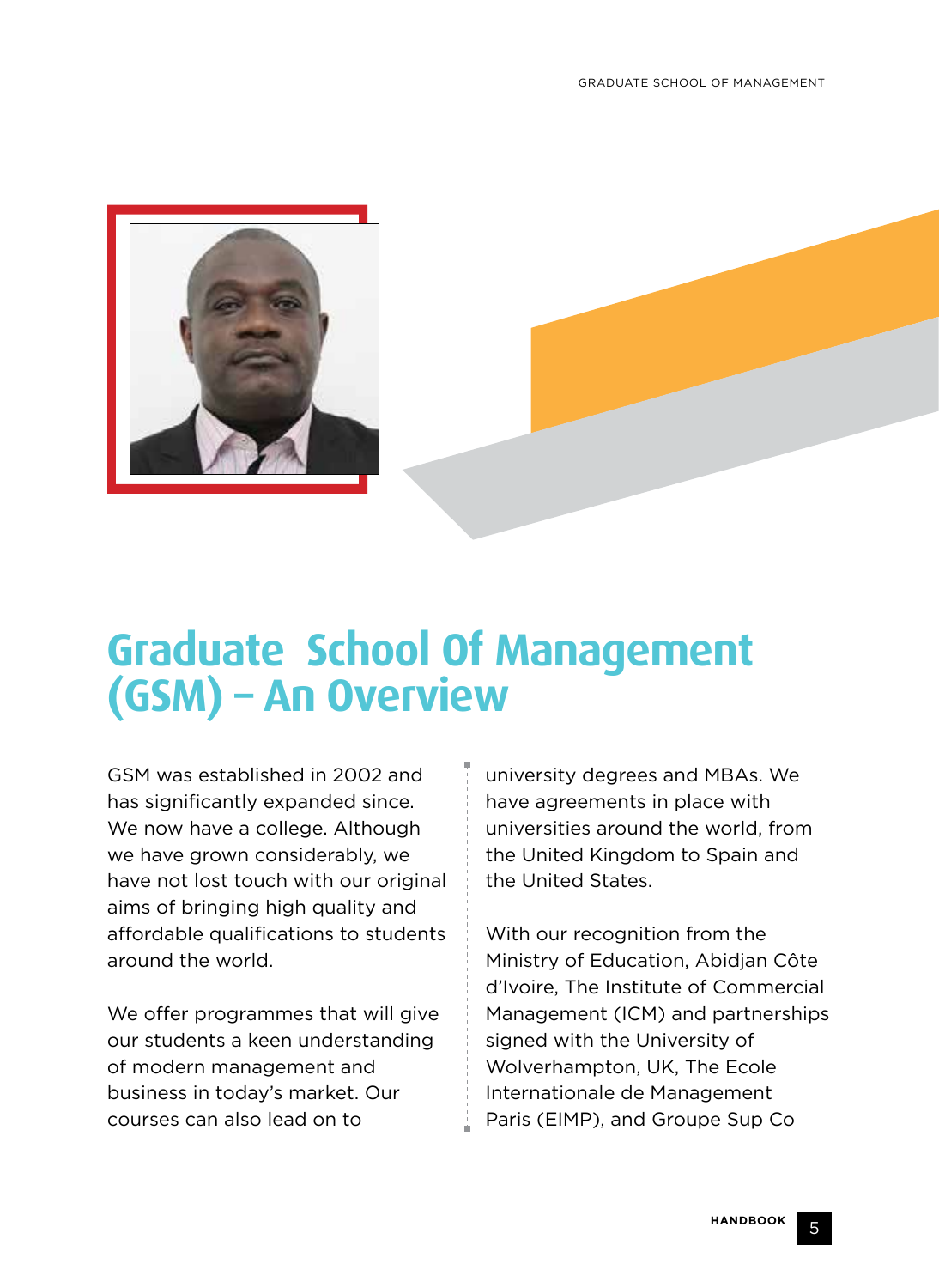la Rochelle based in France, our courses have even more appeal to students.

Ministry of Higher Education continually monitors the performance of Awarding Bodies such as ICM, and UW to ensure they continually meet high standards of service and GSM is confident that the criteria, as laid down by our accredited bodies, will be met at all times.

We aim to provide the best service possible to our students; our website is updated continuously to keep you informed of any changes that may be happening and provides information on all aspects of Graduate School of Management and its external bodies and possible routes of progression after you finish your studies.

You can find our customer service statement in the About GSM section of the GSM website.

We hope that you will have every success in your studies with us.

I am pleased to have you as one of the GSM family members. The world is changing rapidly so are it is activities. You need to change with the world.

Focus on your studies. Broaden your horizon with more research work and take advantage of this unique opportunity to go International by obtaining qualifications from our renowned International Partners. Good Luck to all!

#### **Mr. Emmanuel LEBA,**

Vice President & Co-Founder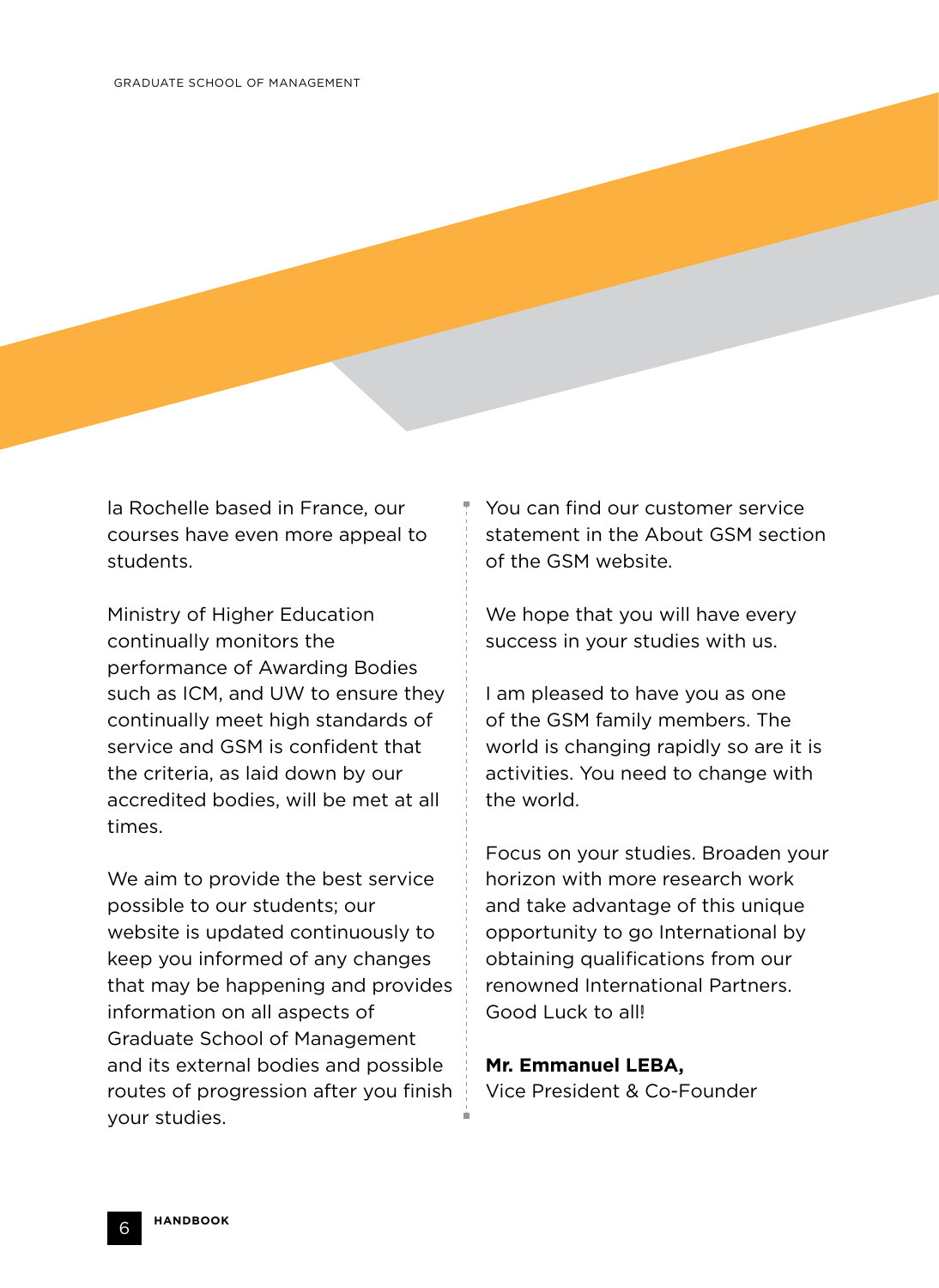# **Graduate School of Management Compass**





### **GSM - The Mission**

GSM as a private university exists to provide high-quality education to tomorrow's leaders. This is offered in a congenial and serene environment.

## **GSM - The Vision**

The vision of Graduate School of Management is 'Delivering internationally recognized and globally accepted education locally.' In this quest, the school is always working tirelessly to operate on standard and professional practices in its day to day affairs to realize this vision.

### **Core Values of GSM**

Graduate School of Management is committed to some values that foster the raising of world-class leader for tomorrow however its core values are: excellence and integrity

**Motto of GSM:** Be Bilingual, Go International!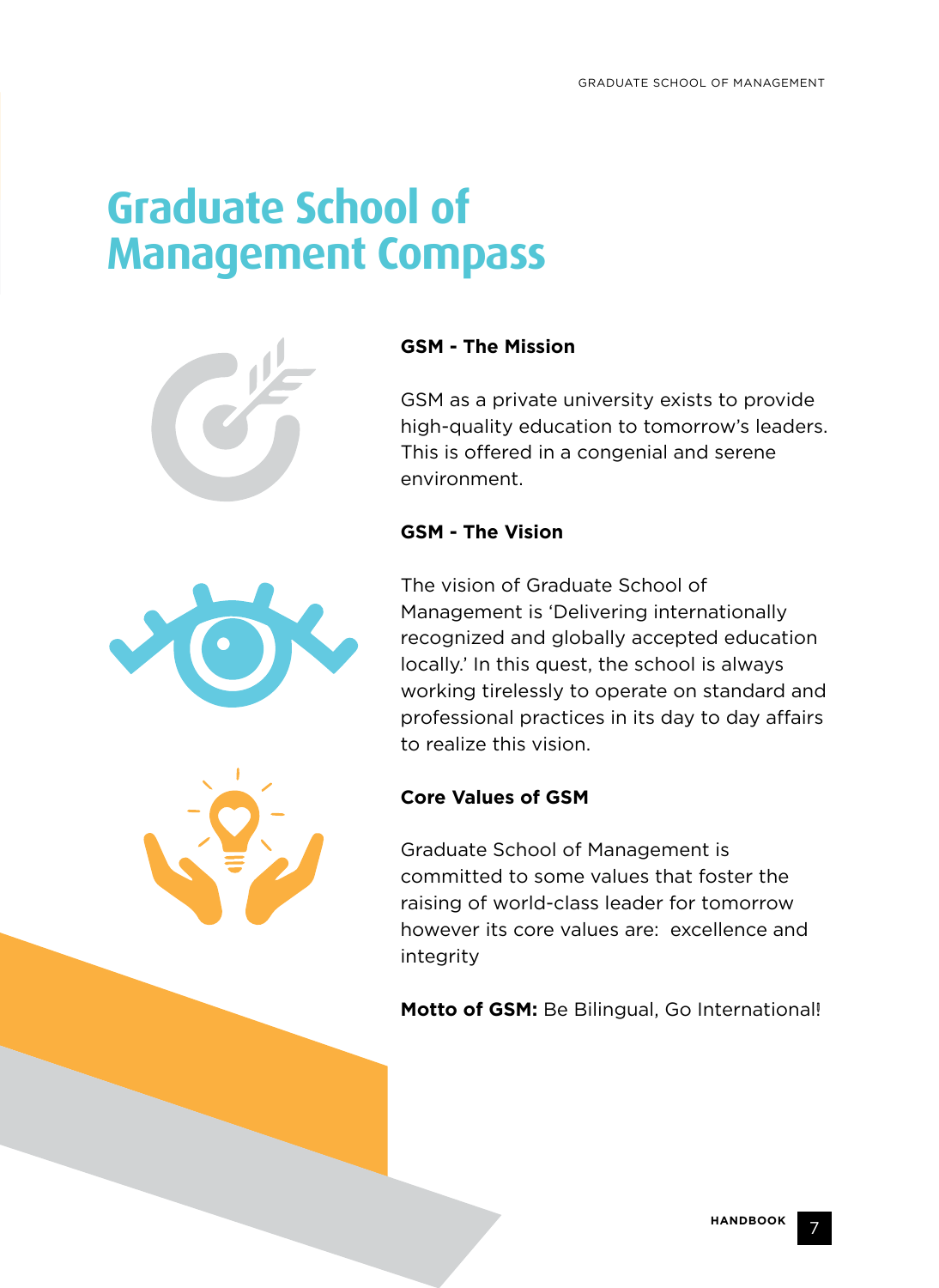**HANDBOOK** 8

# **The Organizational Structure Of GSM**

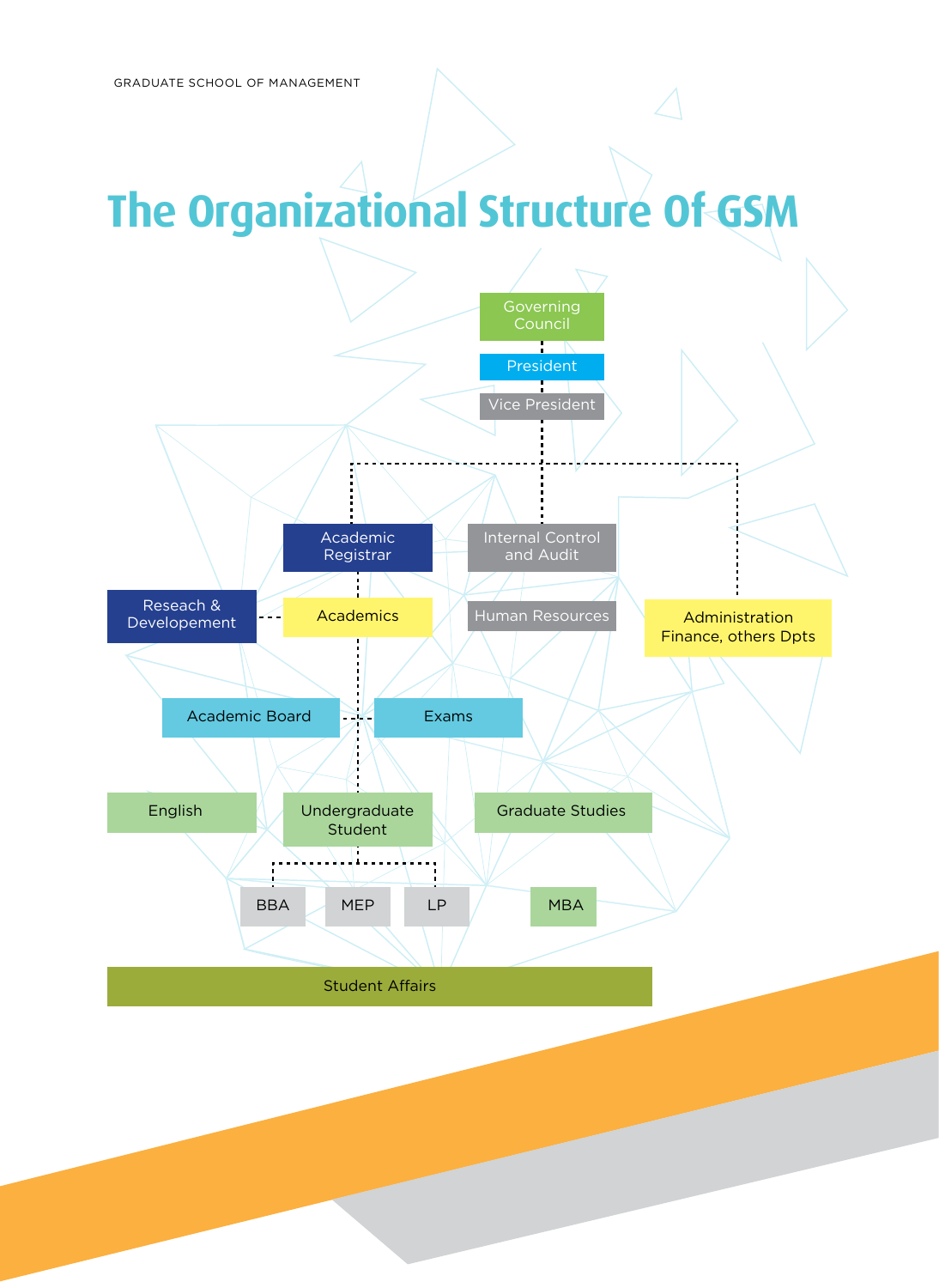# **GSM BOARD**

- Dr AYIVOR-BEDZRAH Bright President
- Mr LEBA Degny Emmanuel Vice President
- Mr AFARI Robert Kolby Academic Registrar
- Mr Bismark Tandoh

### **ACADEMIC DEPARTMENTS**

GSM currently has the following Academic Departments:

- Department of Business **Studies**
- Department of English Studies
- Department of Licence Professionelle

# **UNITS**

GSM has highly committed and dedicated units which work harmoniously with both the Academic and Administrative divisions of the school to offer quality services. These are:

- Marketing and Communication
- Admissions
- Students Record and Management
- Academic Affairs
- **Examinations**
- Research, Projects, and Innovation
- Logistics and Operations
- Finance
- Information Technology

These units operate under heads and coordinators who are responsible to the President of the university.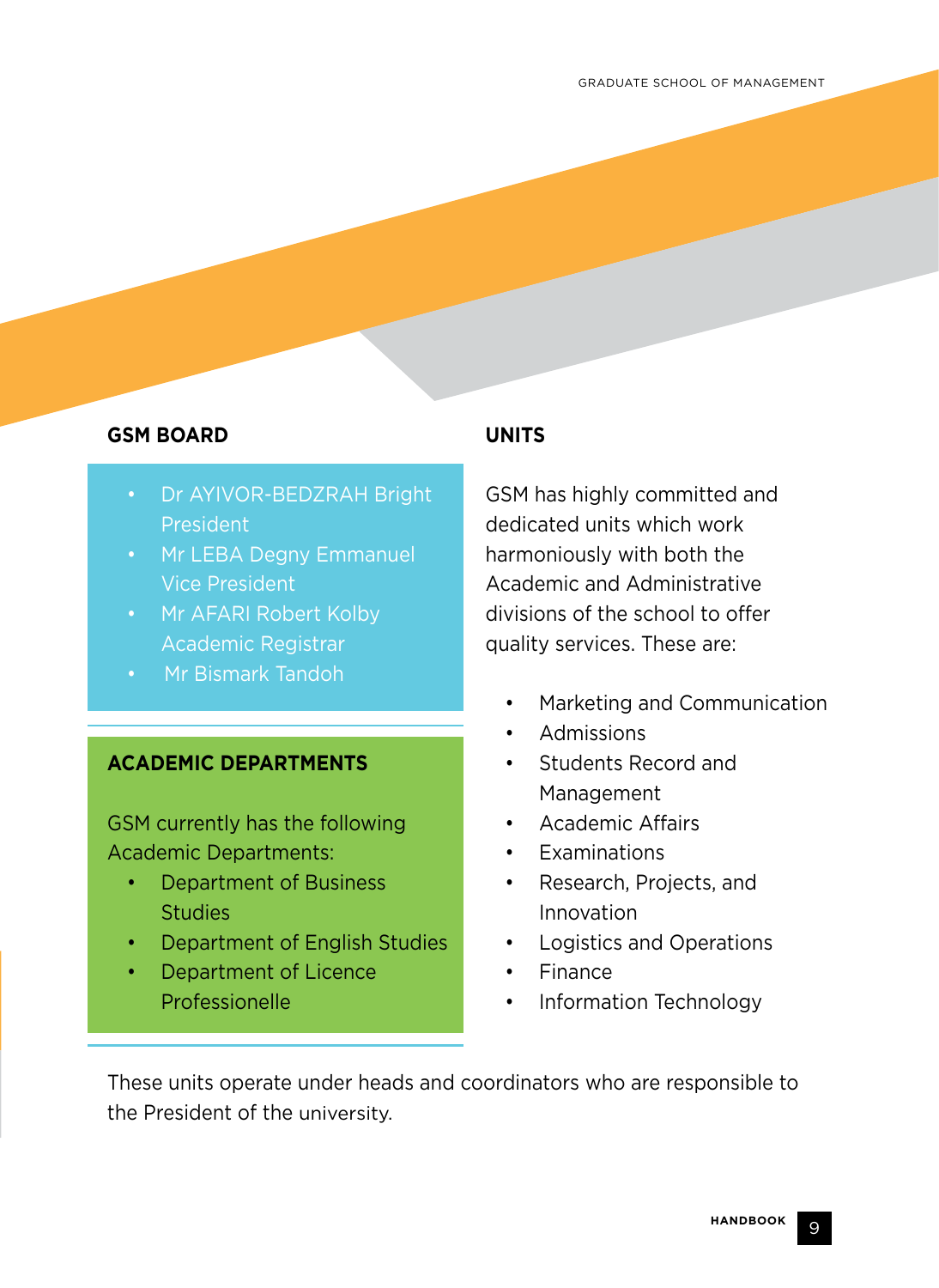# **Administrative Structure**

### **THE REGISTRAR**

The registrar of GSM is the head of Administration in the university

- The registrar supervises and directs all administrative activities in the university
- He / She coordinates activities of other administrative and academic units of the university. e.g. Examinations, Students Records, Students Affairs, etc.
- All administrative correspondence is copied to the registrar
- oStudents' application for detailed results, transcripts, attestation, and introductory letters are addressed to the registrar.
- The registrar takes custody of all legal documents and records of GSM
- The registrar performs any other function that may be assigned to him by the President of GSM

## **GSM FINANCE OFFICER**

The office of the Financial Officer manages all Financial transactions of the University

- He/ She is the head of the financial unit of the University
- He/she ensures the judicious use of the financial resources of GSM
- The finance officer ensures the effective execution of GSM's fee policy for students

# **ADMINISTRATIVE / CLERICAL STAFF**

GSM has some administrative and clerical staff posted to the various units and departments of the university for the effective execution of its mandate.

In each of these units, the administrative/clerical staff are assigned specific roles in support of students learning services.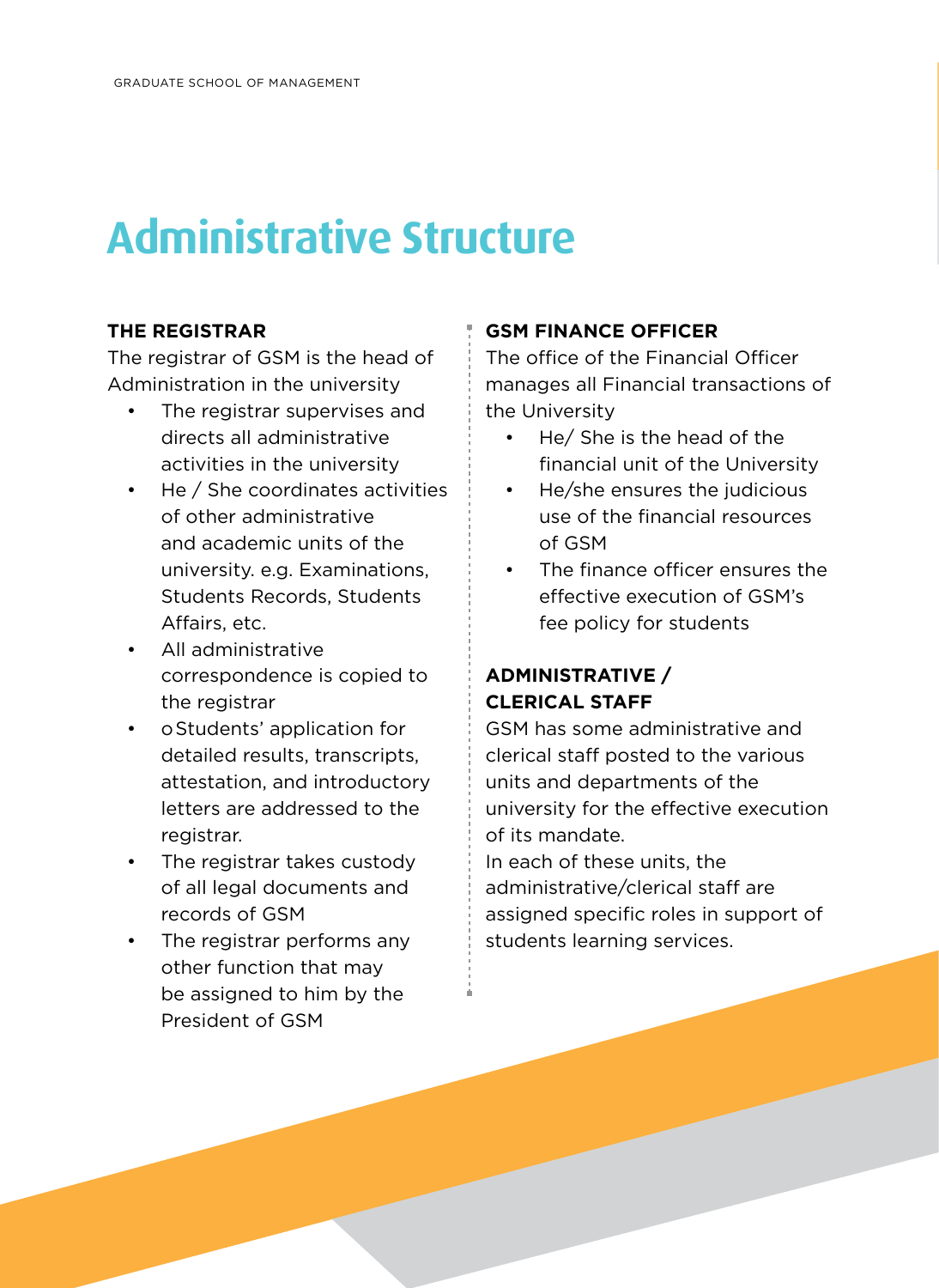# **General Information**

### **STUDENT IDENTIFICATION CARD**

The university's registrar issues a student identification card to all students upon initial registration. The ID card is the university's official identification of a student. Students are required to present their ID cards when requested by a university official. Student ID cards are to be returned to the Office of the Registrar by each student upon termination of his / her academic career at the university. A fee is charged for its replacement.

### **STUDENT'S OFFICIAL NAME**

The official name of a student is the name the student submits on the original application for admission to the university. No name shall be changed within the entire period of admission; except on marital grounds.

#### **MARRIAGE**

Students contemplating marriage during the regular school term must arrange to meet first with the Counselling Unit.

### **CAMPUS RESTAURANT**

GSM operates a mini restaurant that offers a variety of quality meals and beverages at affordable prices. Students are encouraged to patronize the services of this mini restaurant.

#### **POSTING OF ANNOUNCEMENTS**

There shall be no defacing of poster or graffiti on the walls of the university, inside or outside. A permit is to be sought to post posters, advertisement, announcement, etc. on the notice board or elsewhere. Indiscriminate posting of posters is prohibited.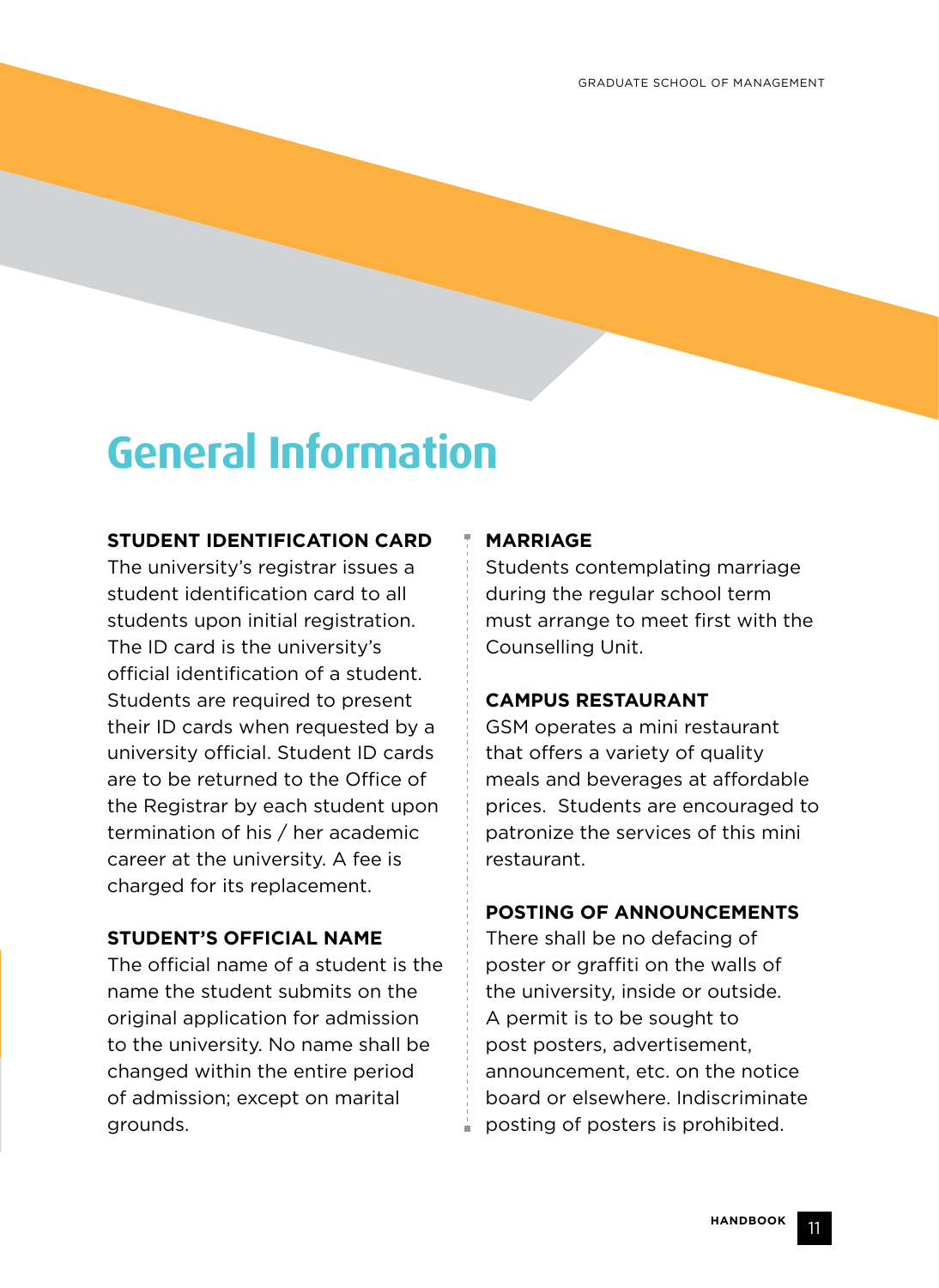Posters and announcements shall only be displayed in areas designated for such (such as notice boards), by the person(s) in charge of the relevant building, section of the building or notice board. Permission to put up posters and announcements on or in any building should be sought and obtained from the Administration.

Posters or announcements by students should, also, carry the stamp of approval of the designated official.

#### **DRESSING**

Although GSM is not a mission university, it encourages students to dress in ways that compliment the school core values of excellence and integrity. Both males and female students are advised to avoid clothing that is tight-fitting or extremely oversized, torn or too revealing or transparent; similarly, advertise tattoos must be concealed. Female students are encouraged not to wear short skirts, spaghetti straps, low cut or low neckline that reveal parts of the breast. Also, females must as must as possible avoid dresses or skirts that could reveal the chest, thighs, abdomen, etc. Students are

supposed to wear corporate attire or suite on Mondays.

GSM strongly believes in a teaching and learning environment devoid of any form of harassment. Sexual harassment may be defined to include:

- Unwelcome physical contact and advances
- Demand or request for sexual favours
- Sexually coloured remarks
- Display of pornography
- Any other unwelcome physical, verbal or nonverbal conduct of sexual nature

Often such behavior goes unpunished because of the hesitation on the part of the victims especially women to report such behavior out of a sense of shame or fear or both. Students especially ladies are advised to report any incidence of sexual harassment to either the registrar or the vice president of the university. The university will consequently constitute a committee to address the case within the shortest possible time.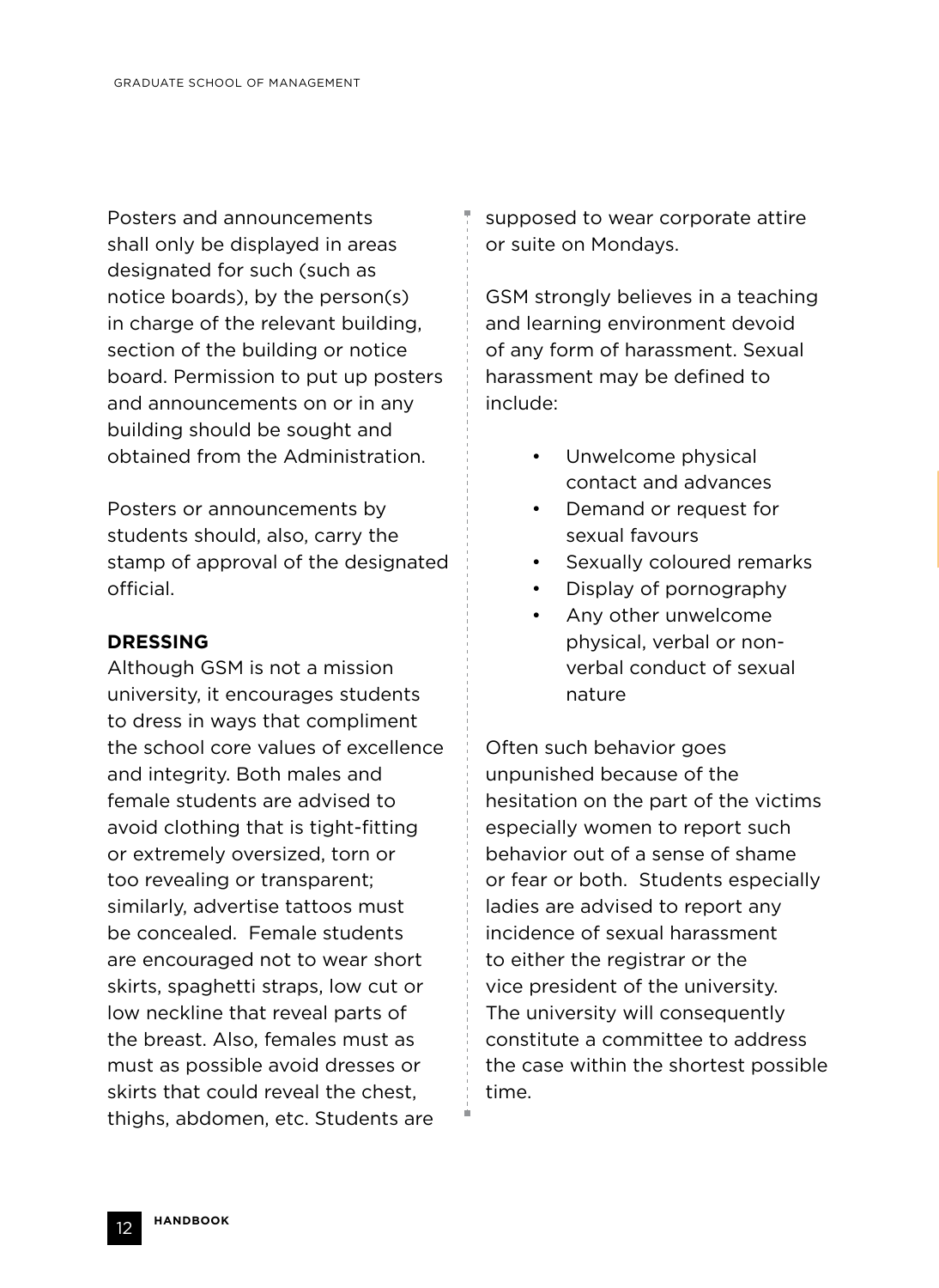# **Academic Programmes**

GSM currently runs programmes in the areas of Business and English Studies. The university also offers specialization in areas including Marketing, International Business, Financial Management, Human Resource Management, and Project Management. Details of these programmes are as follows:

### **ENGLISH PROGRAMMES**

GSM offers some English courses designed to competently elevate students to a level of exceptional proficiency in the language. Below are the modules:

- VIP Coaching
- Intensive English
- General English
- Vacation English
- Corporate English
- **IELTS Coaching**

#### **BUSINESS PROGRAMMES**

GSM offers some business programmes carefully designed to transform product of the university into world-class graduates that will excel wherever they go and exhibit utmost competence and professional anytime. The following business programmes are offered:

- Licence Professionelle (LP)
- Bachelor of Business Administration (BBA)
- Diploma in Business Studies (DBS)
- Bachelor of Art (BA/MEP)
- Master of Business Administration (MBA)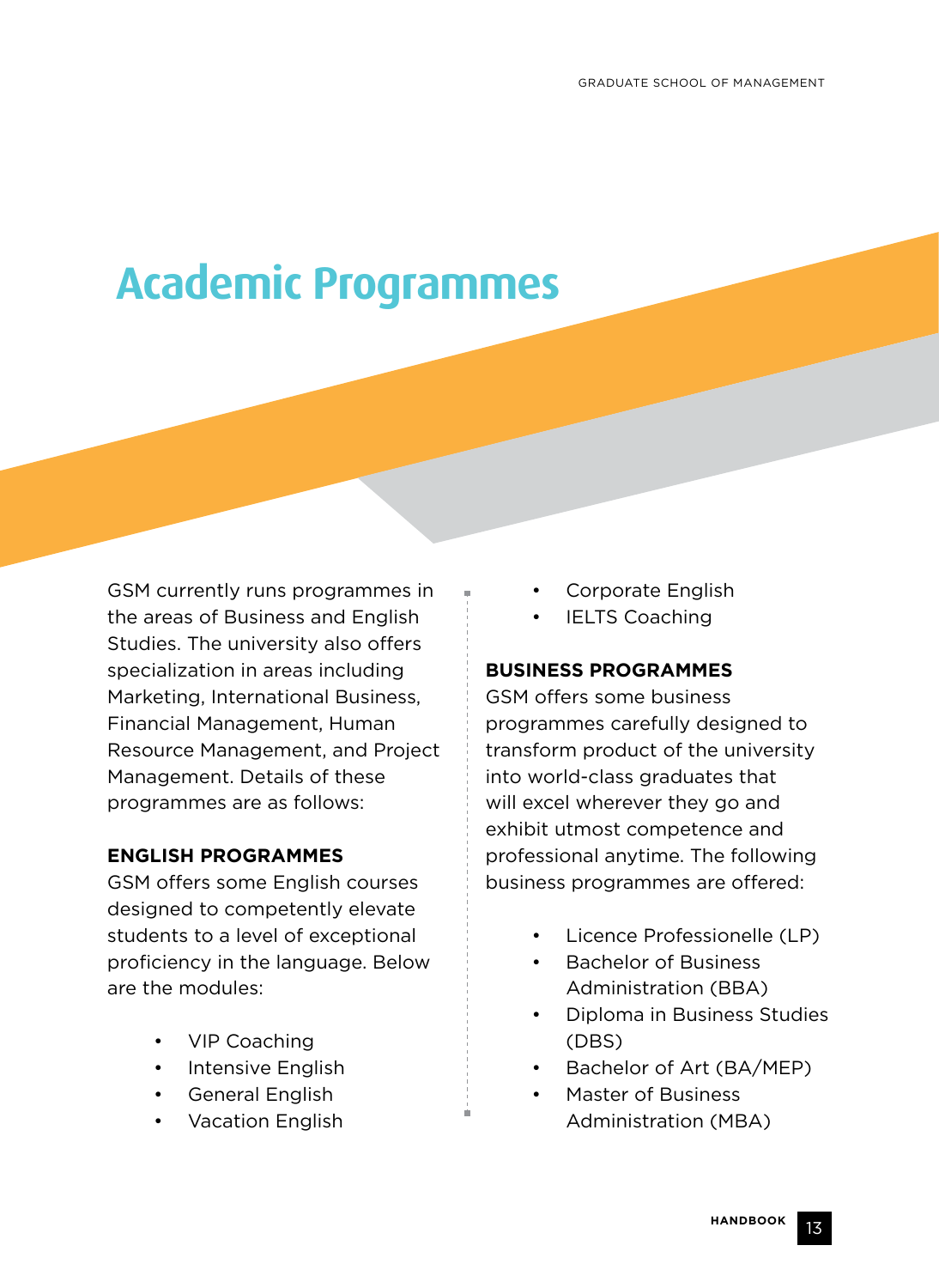# **Assessment Policy**

### **CREDIT WEIGHTINGS FOR COURSES**

At GSM, undergraduate and postgraduate courses are assigned three credits. Credits are assigned by contact hours (Theory and / Practical). However, DBS courses carry four credits each.

A three-credit course (a full course) is a course which has either three contact hour (Face-to-Face) theory classes per week for one semester, of two contact hour theory classes and two or three hours of Practical/ Field Work per week for one semester.

# **MINIMUM AND MAXIMUM WORKLOAD**

The minimum workload for a fulltime student is 15 credits for a

semester. The maximum allowable is 21 credits. To progress from one level to another (or one year to another), a student must:

- a. Pass all courses taken (must obtain grade A+-C)
- b. Attain a minimum C.G.P.A. of 2.0

Students with G.P.A below 1.9 at the end of the first semester shall be cautioned and counseled by the Academic Advisor.

### **EXAMINATION RESIT**

Students who fail to make grade 'C' or better in any course shall be required to pay an amount to be determined by the academic office of the university before taking the exams in the next available sitting.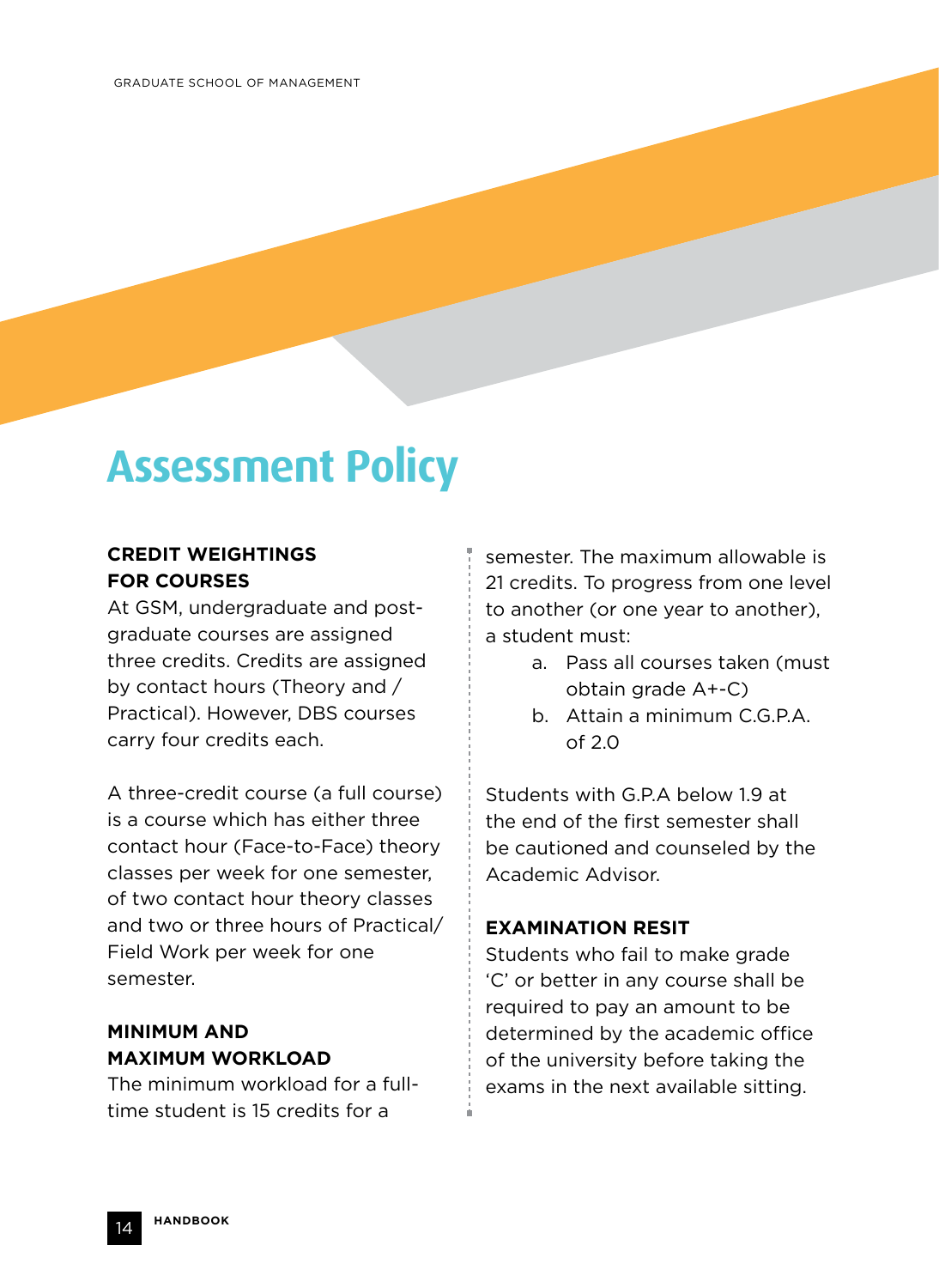# **PROBATION**

If a student fails up to 9 credits (3 courses), he/she will not progress to the next level but will be required to repeat that failed course. Such a student will have to drop the current level courses and substitute them with the failed courses.

- a. A student on probation is not allowed to register for the terminal semester (Semester 7)
- b. A student who is repeating a course will be required to take quizzes, assignments, mid-of-semester and endof-semester examinations for the repeated courses
- c. A student on probation has two (2) chances of passing the failed course(s)
- d. A student on probation must avail himself/ herself off and benefit from Academic Advisory and Counseling Services provided by the University.

# **COMPUTATION OF RESULTS FOR PROBATION AND REPEAT CANDIDATES**

Candidates must pass each cousse with a miinimum grade of C or better. Project work carries a point and count in the determination

of the semester grade point average(GPA) and the cumulative grade point average (CGPA). Where a course has been taken more than once, only the best grade shall be taken into account in the calculation of the CGPA.

# **TIME LIMITS FOR THE COMPLETION OF PROGRAMMES**

The time limits for the completion of programmes are as follows:

- a. Three and half year programme: minimum of 31/2 years, maximum of 5 years
- b. Two-year programme: minimum of 2 years, maximum of 4 years

The University shall withdraw a student who is unable to complete the programme within the stipulated time.

GSM reserves the right to make curriculum changes (adding and delete courses) and require the student to meet the new course requirement. As a rule, a student will be required to follow the curriculum in force at the time he/she was admitted to the University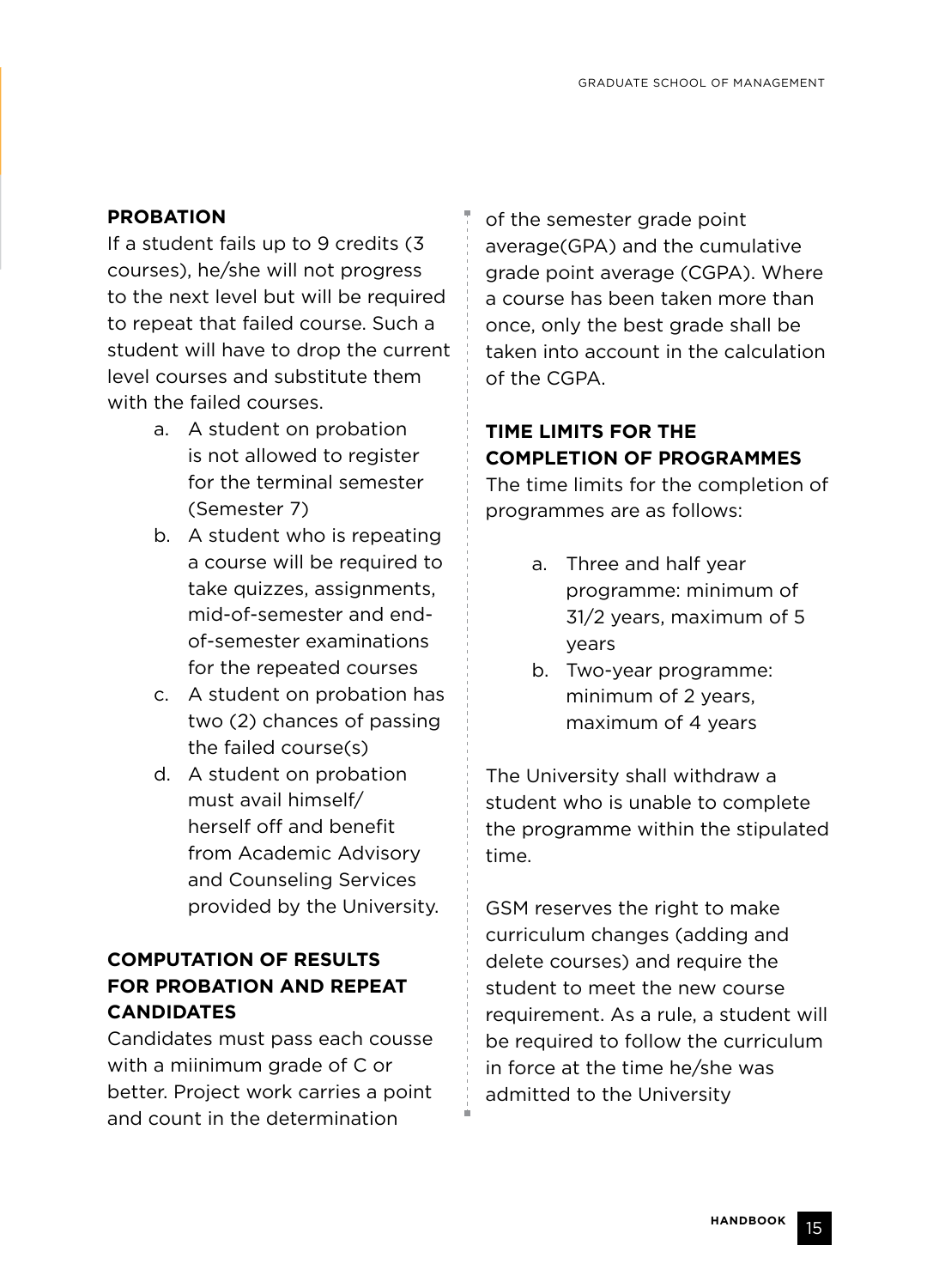# **Grading System**

### **STUDENT ASSESSMENT**

The University operates a combination of Continuous Assessment and End-of-Semester Examination with the following weightings:

| 20 %                             |
|----------------------------------|
| 30%                              |
| End-Of-Semester Examination 50 % |
| $100\%$                          |
|                                  |

The continuous assessment component consists of take-home assignments, quizzes, and midsemester. These components give students the chance to demonstrate their abilities on a wide variety of learning tasks and a broad variety

of work environments than is possible under formal examination conditions. For example, through continuous assessment, students can learn the values and processes of term work, plan and solve real-life problems.

# **GRADING SCALE (FOR BBA AND UNDERGRADUATE PROGRAMMES)**

The University uses Letter Grades and corresponding Numerical Weightings which reflect the quality of performance. Total raw scores (combination of Continuous Assessment and End-of-Semester Examination) are converted according to the following Scheme: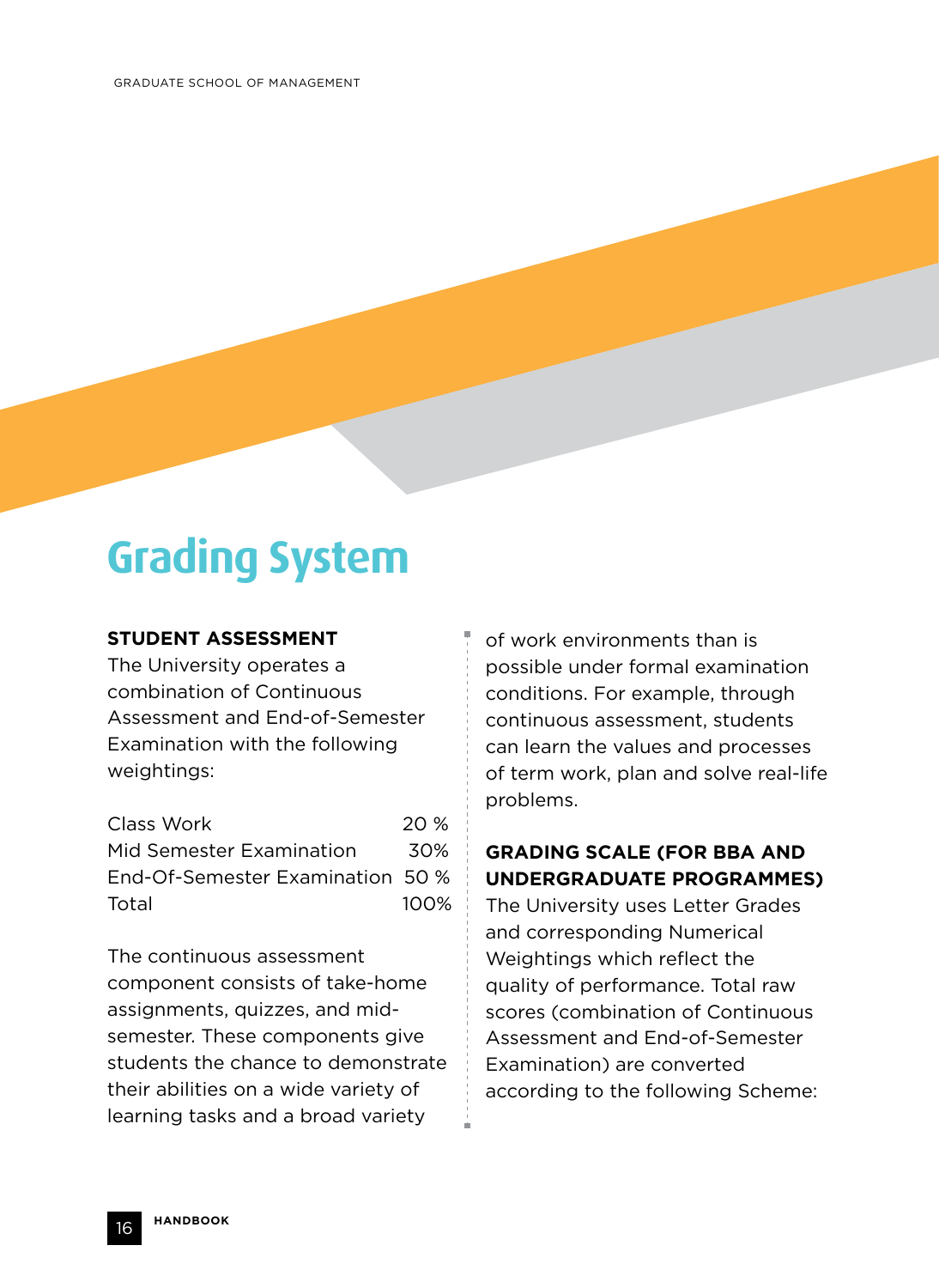| <b>Raw Score</b> | Grade          | <b>Grade Point</b> | Interpretation |
|------------------|----------------|--------------------|----------------|
| $91 - 100$       | $A+$           | 4.00               | Outstanding    |
| $86 - 90$        | $\overline{A}$ | 3.60               | Excellent      |
| $81 - 85$        | $A-$           | 3.40               | Excellent      |
| $76 - 80$        | $B+$           | 3.20               | Very Good      |
| $71 - 75$        | B              | 3.00               | Good           |
| $65 - 70$        | B-             | 2.80               | Good           |
| 56-64            | $C+$           | 2.56               | Pass           |
| $51 - 55$        | C              | 2.00               | Pass           |
| $0 - 50$         | F              | 0.00               | Fail           |
|                  |                | 0.00               | Incomplete     |

### **Grading Scale (For MBA)**

| <b>Raw Score</b> | Grade     | <b>Grade Point</b> | <b>Interpretation</b> |
|------------------|-----------|--------------------|-----------------------|
| $85 - 100$       | $\forall$ | 5.0                | Excellent             |
| 65-84            | В         | 4.0                | Good                  |
| $51 - 64$        |           | 3.0                | Pass                  |
| $00 - 50$        |           | O.O                | Fail                  |
|                  |           | 0.0                | Incomplete            |

### **Other Grades**

#### **Incomplete (I)**

A student is graded 'I' when he/she misses one or more components of the assessment – either the Continuous Assessment or End-of-Semester Examinations.

#### **Display of Results**

End-of-Semester Examination results shall be displayed on notice boards immediately they are ready. The results shall also be available on the university's website.

Computation of Grade Point Average (GPA) and Cumulative Grade Point Average (CGPA)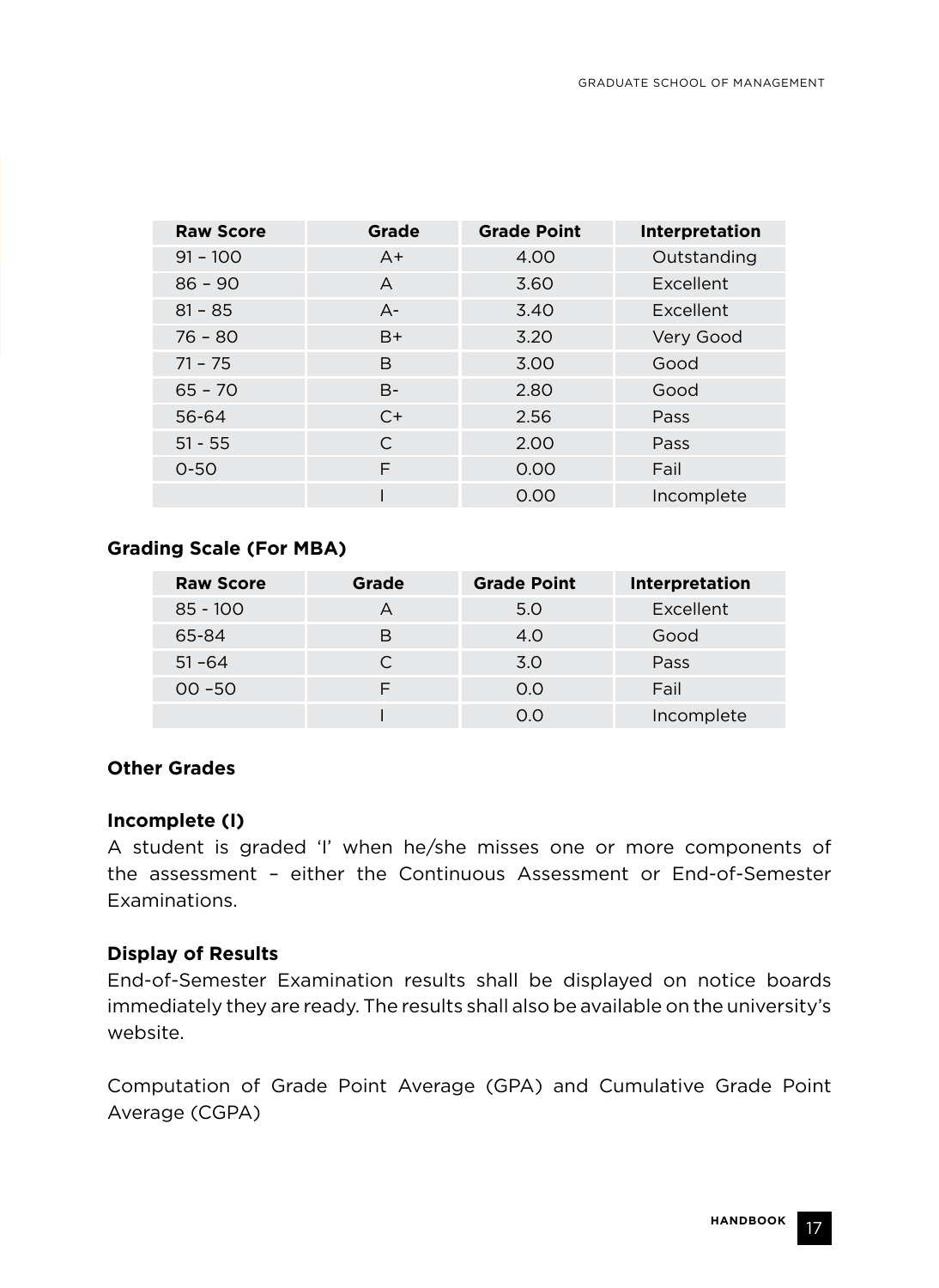A sample of how the computation is done is presented below:

# **2017/2018 SEMESTER 1**

| Code            | <b>Description</b>                      | <b>Credits</b><br>Points (CP) | Grade<br>Letters | Grade<br>Point (GP) | CP x GP | <b>Sem</b><br><b>GPA</b> | Cum<br><b>GPA</b> |
|-----------------|-----------------------------------------|-------------------------------|------------------|---------------------|---------|--------------------------|-------------------|
| <b>ENGL 197</b> | Reading &<br>Listening<br>Comprehension | 3                             | A                | 3.6                 | 10.8    |                          |                   |
| <b>ENGL 193</b> | <b>Business Writing</b>                 | 3                             | $A -$            | 3.4                 | 10.2    |                          |                   |
| <b>ENGL 186</b> | Grammar & Oral<br>Communication         | 3                             | $B+$             | 3.2                 | 9.6     |                          |                   |
| <b>ENGL 181</b> | Western<br>Civilisation                 | 3                             | $C+$             | 2.56                | 7.68    |                          |                   |
| <b>ENGL 182</b> | Presentation                            | 3                             | $A+$             | 4.0                 | 12.0    | 56.28/18                 |                   |
| <b>MATH 189</b> | College Algebra                         | 3                             | C                | 2.0                 | 6.0     |                          |                   |
|                 |                                         | 18                            |                  |                     | 56.28   | 3.13                     |                   |

# **2017/2018 SEMESTER 2**

| <b>MGNT 234</b> | Principles of<br>Management      | 3  | $\overline{A}$ | 3.6    | 10.8 |         |                        |
|-----------------|----------------------------------|----|----------------|--------|------|---------|------------------------|
| <b>ECON 241</b> | Microeconomics                   | 3  | B              | 3.0    | 9.0  |         |                        |
| <b>MATH 209</b> | Quantitative<br>Techniques       | 3  | $B+$           | 3.2    | 9.6  |         |                        |
| <b>ACCT 221</b> | Financial<br>Accounting I        | 3  | C              | 2.0    | 6.0  |         | $56.28 +$<br>57.6 / 36 |
| <b>BSAD 235</b> | <b>Business</b><br>Communication | 3  | $A -$          | 3.4    | 10.2 | 57.6/18 |                        |
| <b>ENGL 211</b> | English for<br><b>Business</b>   | 3  | $A+$           | 4.0    | 12.0 |         |                        |
|                 |                                  | 18 |                | 57.6   | 3.2  | 3.1     |                        |
|                 |                                  | 36 |                | 113.88 |      |         |                        |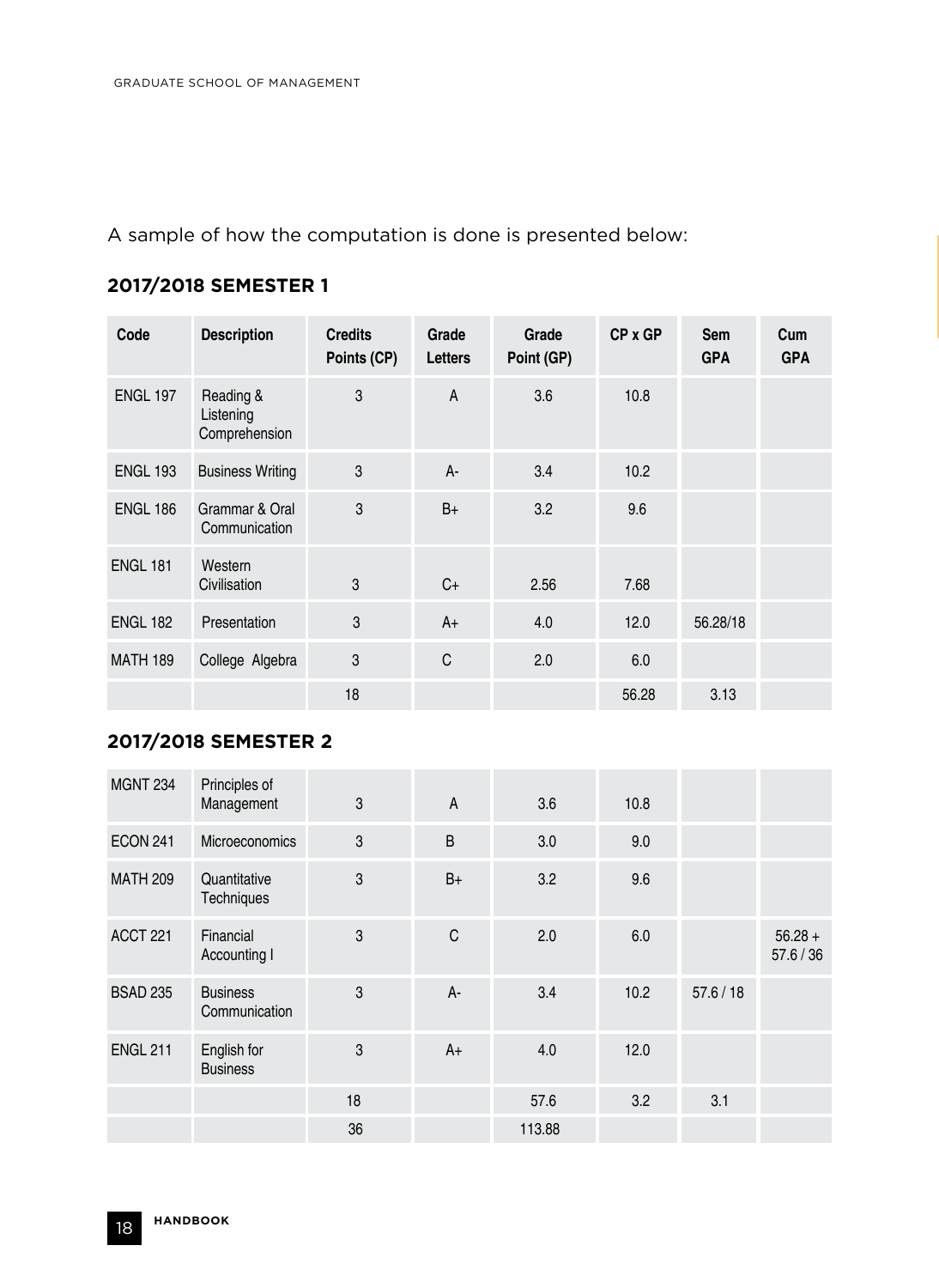

In computing the Cumulative Grade Point Average (CGPA), all the courses are treated as if they are taken in one semester.

Note: Cumulative Grade Point Average (CGPA) is not the same as the average of GPAs for the various semesters.

### **Degree Classification**

Undergraduate degree programmes are classified according to the candidate's Cumulative Grade Point Average [CGPA]. The classifications are as follows:

### **Class Designation**

| <b>Honours</b>              | C.G.P. A     |
|-----------------------------|--------------|
| 1st Class                   | $3.5 - 4.00$ |
| 2nd Class [ Upper Division] | $3.0 - 3.49$ |
| 2nd Class [Lower Division]  | $2.5 - 2.99$ |
| <b>3rd Class Division</b>   | $2.0 - 2.49$ |

### **Requirements for Graduation**

To qualify for the award of a first degree, candidates must satisfy the following requirements:

- a. Pass all courses taken- general or departmental courses
- b. Accumulate the required minimum credits (including Advance Credits)
- c. Attain a minimum Cumulative Grade Point Average (C.G.P.A.) of 2.0
- d. Settle all financial and other obligations to the University
- e. Be in good standing not barred from disciplinary reasons.
- f. Obtain a minimum of 120 credits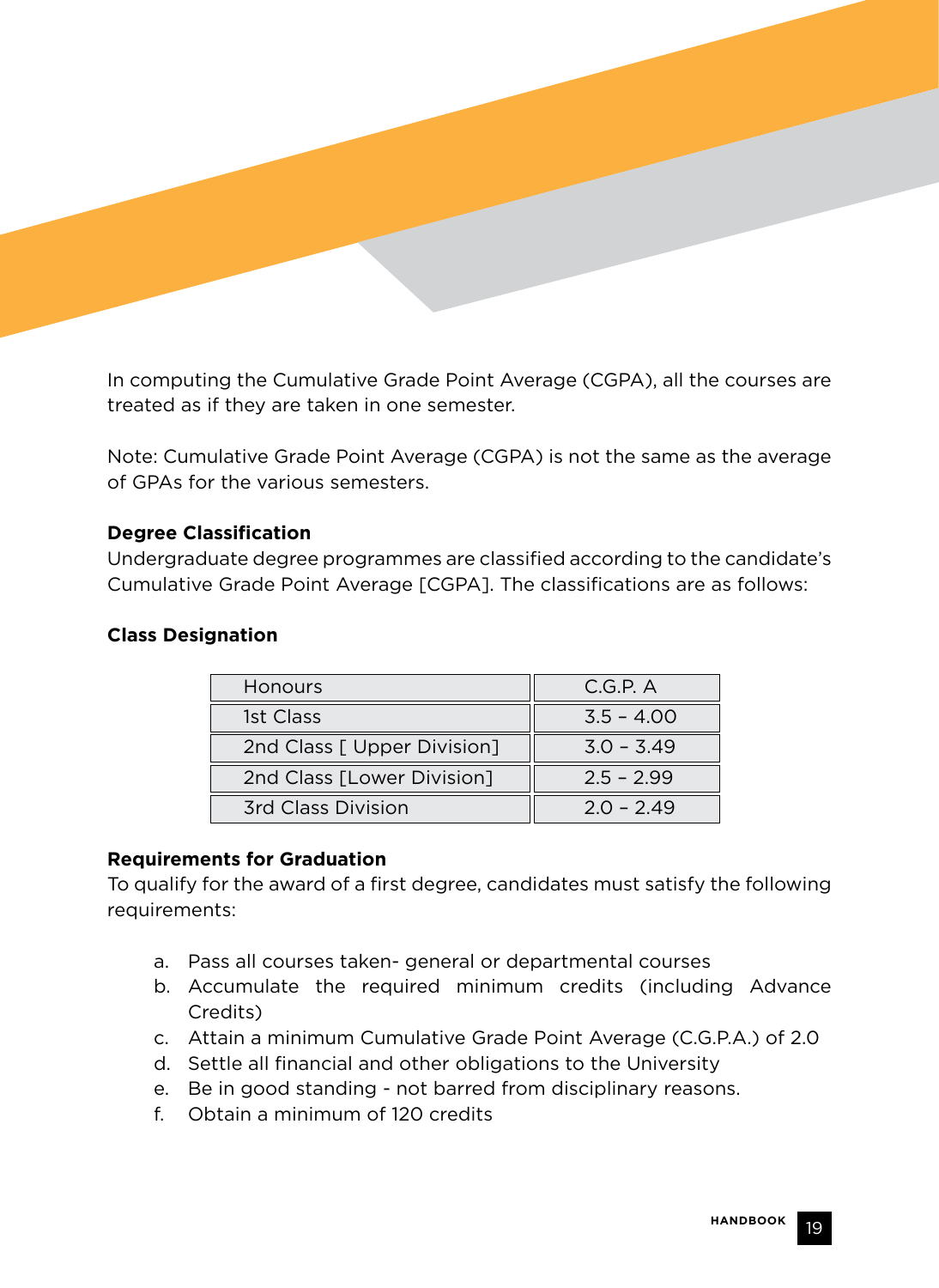# **Examination Regulations**

Examination seeks to assess students' competencies and their level of proficiency in the various disciplines they have been pursuing. The testing process, therefore, is directed towards knowledge, comprehension, application, analysis, and evaluation.

The following constitute some of the specific rules and regulations that govern examinations in GSM.

- 1. Candidate must be seated in the examination room at least 20 minutes before the start of the paper.
- 2. Candidates who arrive in the examination room more than 30 minutes of the commencement of the paper may not be permitted to write the paper. **(This may be at the discretion of the Chief Invigilator at the Examination Centre at the time)**
- 3. Candidates shall not be

permitted to leave the examination room 30 minutes to the end of the paper.

- 4. Pregnant Women and Nursing Mothers may be permitted to write their examination, depending on their conditions, if they breach the rule on lateness.
- 5. Candidates must be seated at their desks in silence before the commencement of examination.
- 6. Candidates shall locate and sit according to their index numbers.
- 7. Every candidate must display his / her ID card on the tables as they write the paper.
- 8. Candidates who have lost their 'ID' cards should inform the university in writing and get a replacement from the Registry at a fee.
- 9. Candidates **ARE NOT** permitted to bring any of the following to the examination room: **handbags, purses, books,**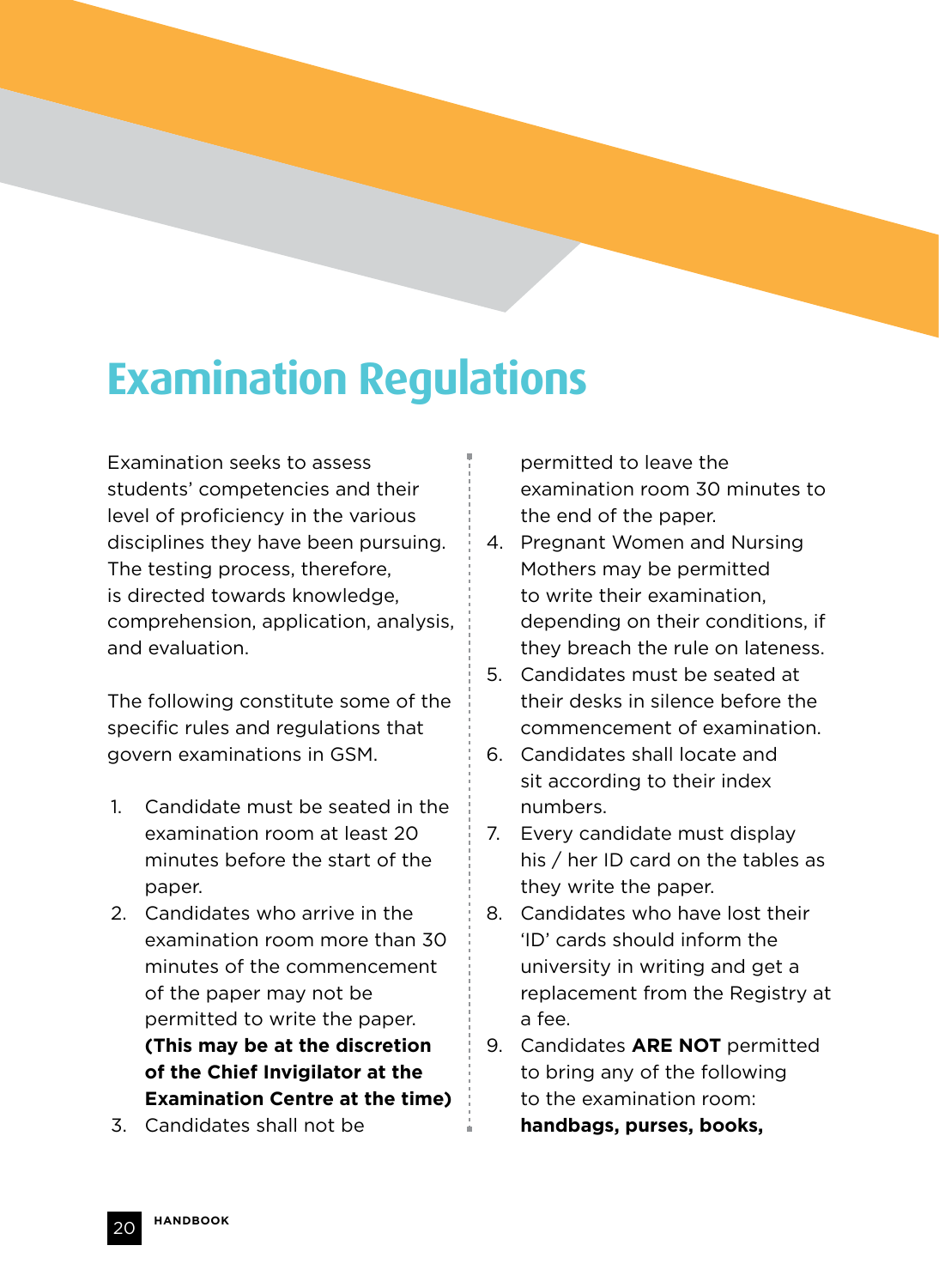**mobile phone, watches with USB ports, organizers, and programmable calculators.**

- 10. Candidates shall not be permitted to use the washroom until the examination has been underway for at **least 2 hours.**
- 11. An invigilator must accompany candidates wishing to visit the washroom
- 12. Students must not cause any form of a nuisance that disturbs other students
- 13. Leaving the examination hall for the washroom or any other activity without permission from the invigilator is prohibited and will attract sanctions.
- 14. Candidates are to stop writing the order **'stop work immediately'** is given. They have a personal responsibility of ensuring that invigilators collect their answer booklets before they leave the examination room.
- 15. A candidate is required to provide for himself/herself materials such as pens, pencils, rulers, erasers, calculators, correction fluid, etc for the examination. Borrowing of materials during examinations is not allowed.
- 16. The following shall not be

accepted as reasons for being absent from any official examination or quiz paper:

- a. Mis-reading of the Examination Time Table
- b. Forgetting the date or time of examination
- c. Inability to locate the Examination Hall
- d. Attending funeral, weddings and other social gatherings that have no bearing on academic work
- e. Religious orientation
- 17. Any candidate who fails to attend any official examination or quiz **EXCEPT** on medical grounds shall have failed that examination.
- 18. Candidates shall under no circumstance take away any examination answer booklet or additional sheets whether used or unused from the examination hall.
- 19. There should not be any form of communication between candidates without the expressed permission of the invigilator.
- 20. ALL candidates should obtain Financial clearance from the Accounts office before entering the examination hall.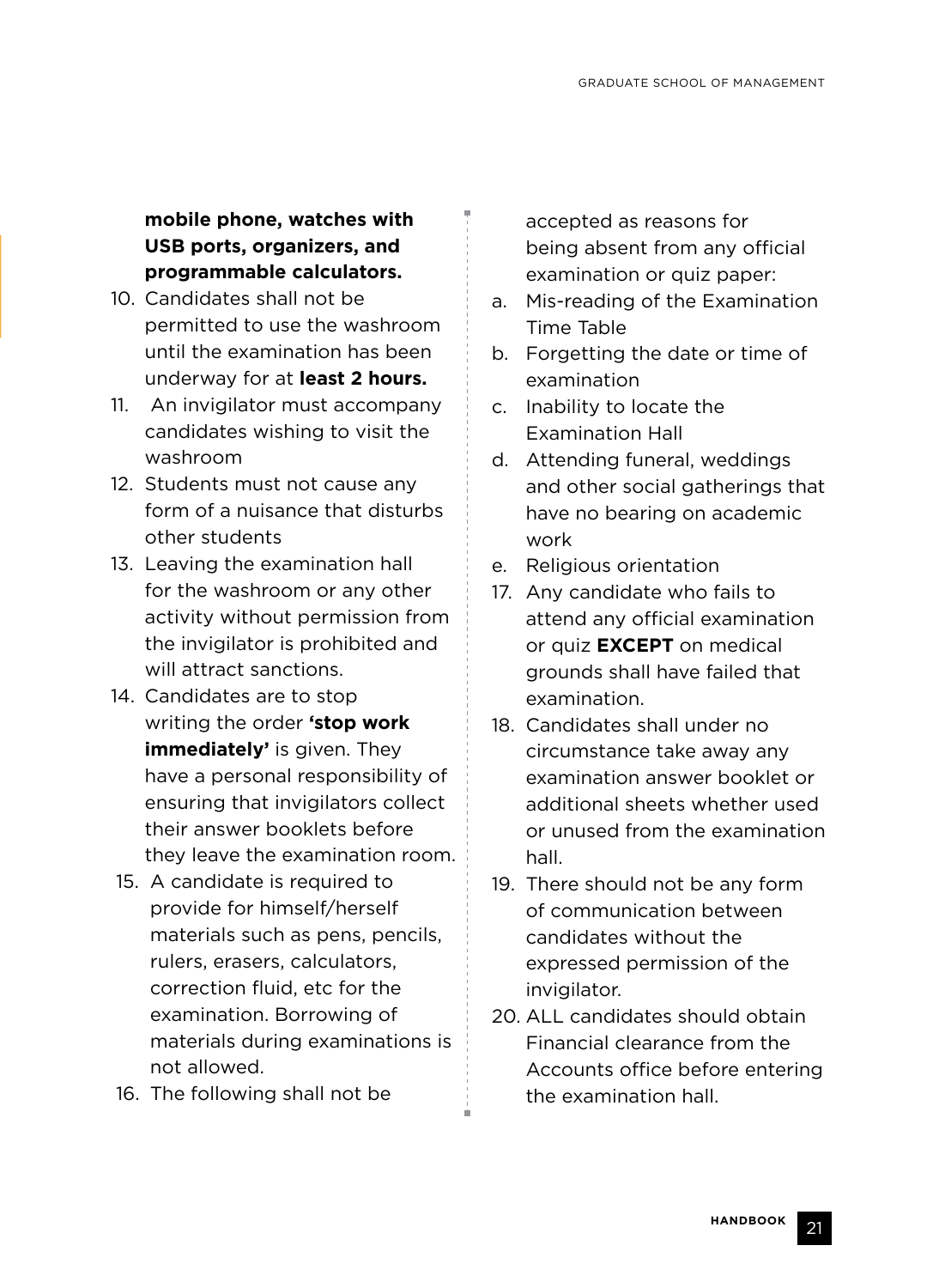# **Penalties For Examination Offences**

| <b>No</b>      | Offense                                                                                                            |                                                                                 |
|----------------|--------------------------------------------------------------------------------------------------------------------|---------------------------------------------------------------------------------|
| 1.             | Leakage of examination question                                                                                    | Dismissal of offenders involved                                                 |
| 2.             | Possession of unauthorized material<br>relating to the examination and likely to be<br>used during the examination | Cancellation of the candidate's<br>paper(s)                                     |
| 3.             | Copying from prepared notes or a<br>colleague's scripts during the examination                                     | Cancellation of the candidate's<br>paper/rustication for two<br>semesters       |
| $\mathbf{4}$ . | Impersonation                                                                                                      | Dismissal / rustication of<br>candidates involved                               |
| 5.             | Assisting or attempting to assist, obtaining<br>or attempting to obtain assistance from a<br>candidate             | Cancellation of the candidate's<br>paper/rustication for two<br>semesters       |
| 6.             | Persistently disturbing another candidate<br>(s) or detracting their attention                                     | Stopping candidate from<br>continuing the examination/<br>cancellation of paper |
| 7.             | Positioning script(s) or booklets at a<br>vantage point to enable a friend cheat                                   | Cancellation of the candidate's<br>paper/ rustication for two<br>semesters      |
| 8.             | The verbal assault on an invigilator                                                                               | Cancellation of the candidate's<br>paper/rustication for two<br>semesters       |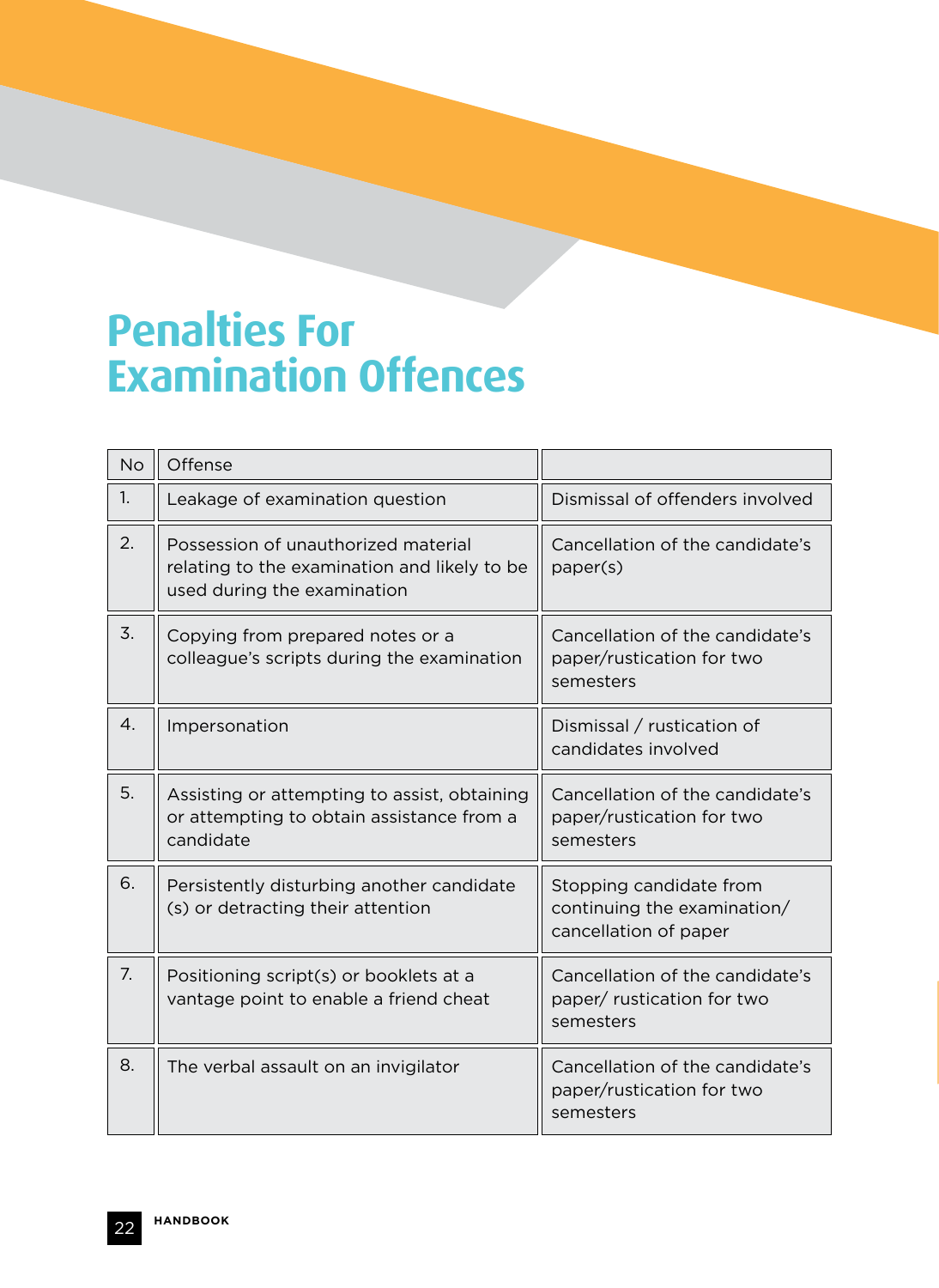| 9.  | Exchanging question papers                                                                                             | Cancellation of the candidate's<br>paper/rustication for two<br>semesters |
|-----|------------------------------------------------------------------------------------------------------------------------|---------------------------------------------------------------------------|
| 10. | Physical assault on an invigilator                                                                                     | Dismissal of the offender                                                 |
| 11. | Challenging or struggling with a chief<br>invigilator / Invigilator/ Invigilation<br>Assistant in the examination room | Dismissal of the candidate<br>involved                                    |
| 12. | Destroying materials suspected to be<br>incriminating evidence                                                         | Cancellation of the candidate's<br>paper/rustication for two<br>semesters |
| 13. | Writing after the examination has ended                                                                                | Deduction of 5 marks from the<br>students work.                           |
| 14. | Plagiarism                                                                                                             | Cancellation of a candidate's<br>long Essay/ Project / Thesis             |
| 15. | Failing to fill the examination booklet                                                                                | Deduction of 5 marks                                                      |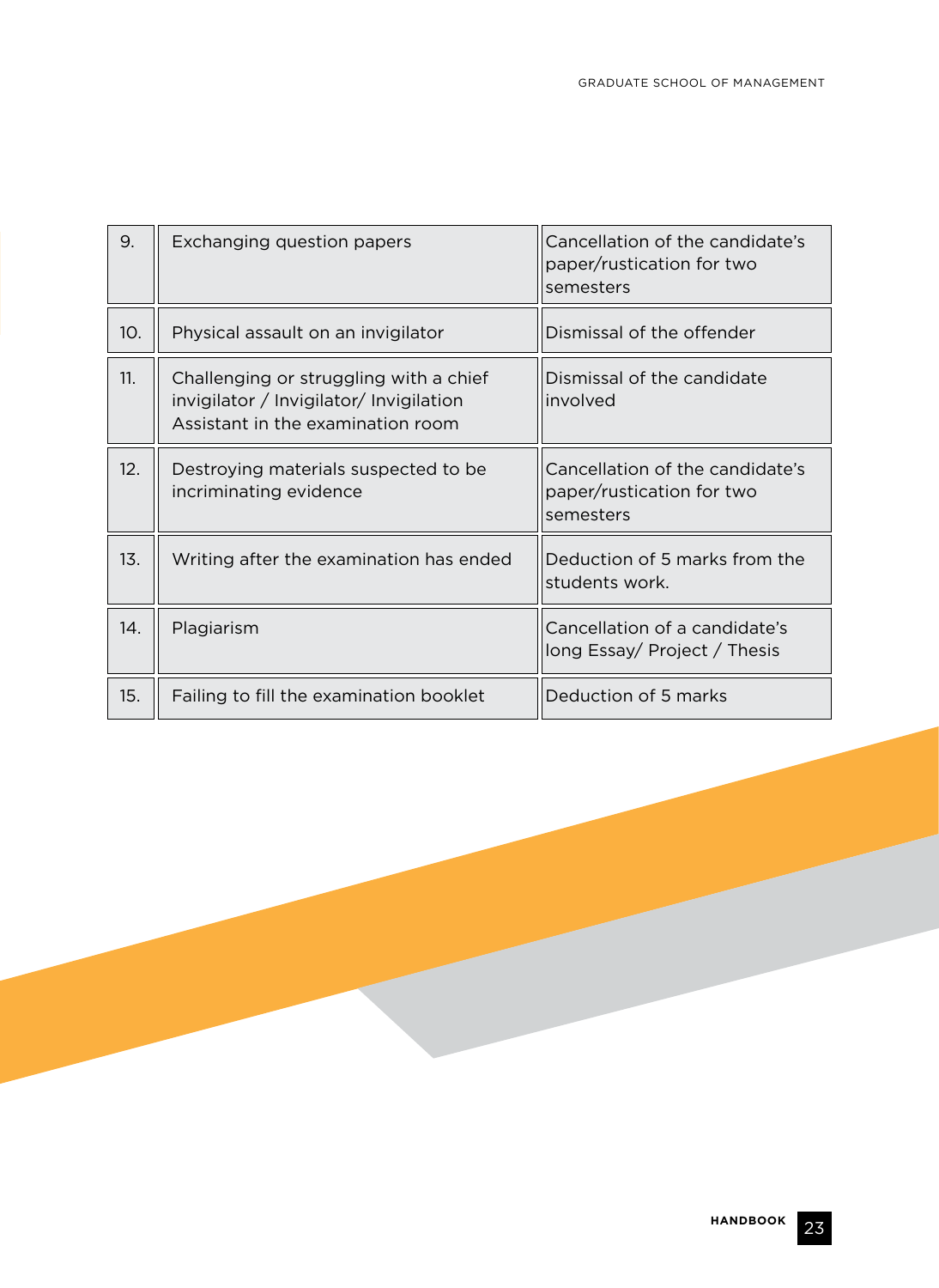### **ADVICE**

Students who are not clear with their course requirements, subject selection or electives and other related problems can consult the Registrar or the Internal Controller for advice.

#### **CAREER SERVICES**

Students may consult the Registrar who may direct them to a faculty member for professional advice regarding career path or choices.

#### **ENROLMENT SERVICES**

Candidates seeking admission to programmes at GSM may access enrolment information from the university's website (www.gradsm. net or www.gradsm.education).

Candidates could also access information from the school's registry.

#### **REGISTRATION**

At the beginning of every semester, students are given the opportunity to register for the courses they will read for the semester. Guidance regarding the registration can be obtained from the registry.

# **TUTORIAL SERVICES (FACE-TO-FACE)**

Tutorial services in the form of face to face interaction with lecturers are available. Students are encouraged to book appointments with lecturers for additional assistance or explanations regards courses taught.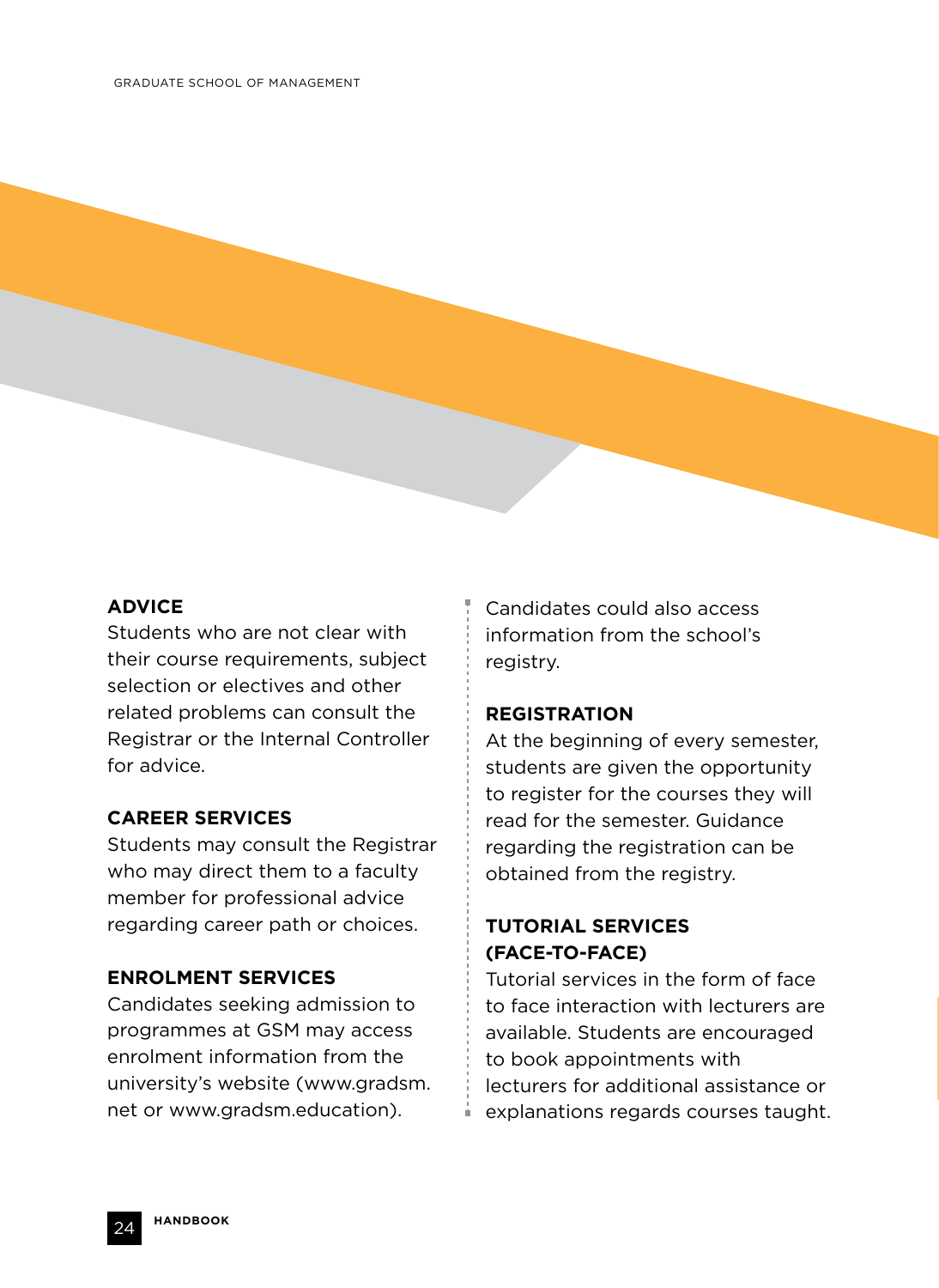# **Procedure For Deferment**

There is a laid down policy that students need to follow in each case of deferment, transit, transfer, and assumption of the programme. In all cases, the student needs to apply to the Registrar officially.

### **DEFERMENT**

Deferment- postponing the course for a maximum of two years. To defer a programme, a student must first indicate so in writing to the registrar, stating the reasons for deferment and period for deferment. The student must receive a written reply before proceeding with a deferment.

A student can defer for a minimum of one year (2 semesters) and a maximum period of 2 years (4 semesters).

Students who have deferred must take all courses he/she missed before proceeding to the next level.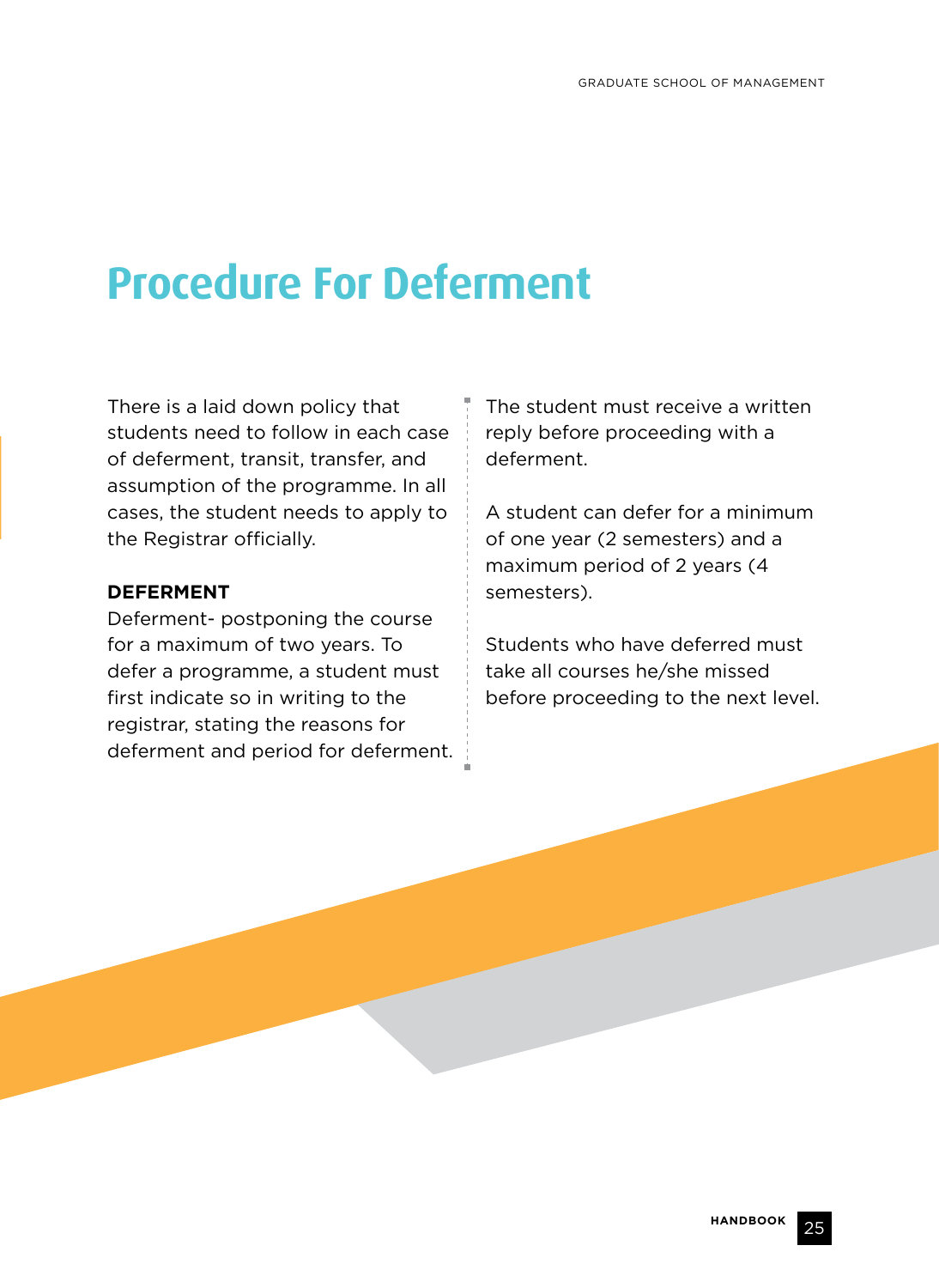# **Feedback To Students**

The university places much emphasis on feedback to and from students. In this regard, the following processes have been established to assist students in getting feedback on their academic and professional progression.

#### **EXAMINATIONS**

GSM organizes two main examinations (Mid-semester exams and End-of-semester exams) every semester. Other methods of assessing students understand of course work such as assignments, text, and quizzes are also used. All examination results excluding the end-of-semester exams scripts are returned to students giving them the opportunity to seek clarification on any issue regarding about

the marking of their script. After results are published, students have 14days to make complaints at the examinations or academic office for redress.

### **DETAILED RESULTS/TRANSCRIPTS**

Students are entitled to their semester results slip upon request from the university's registry. Record of academic transcript will be made available to students upon completion of the programme without any indebtedness to the university. This will be given at no cost however subsequent request will attract a fee. To receive a transcript, students must fill a 'request for transcript form' and will have to come after five working days for it.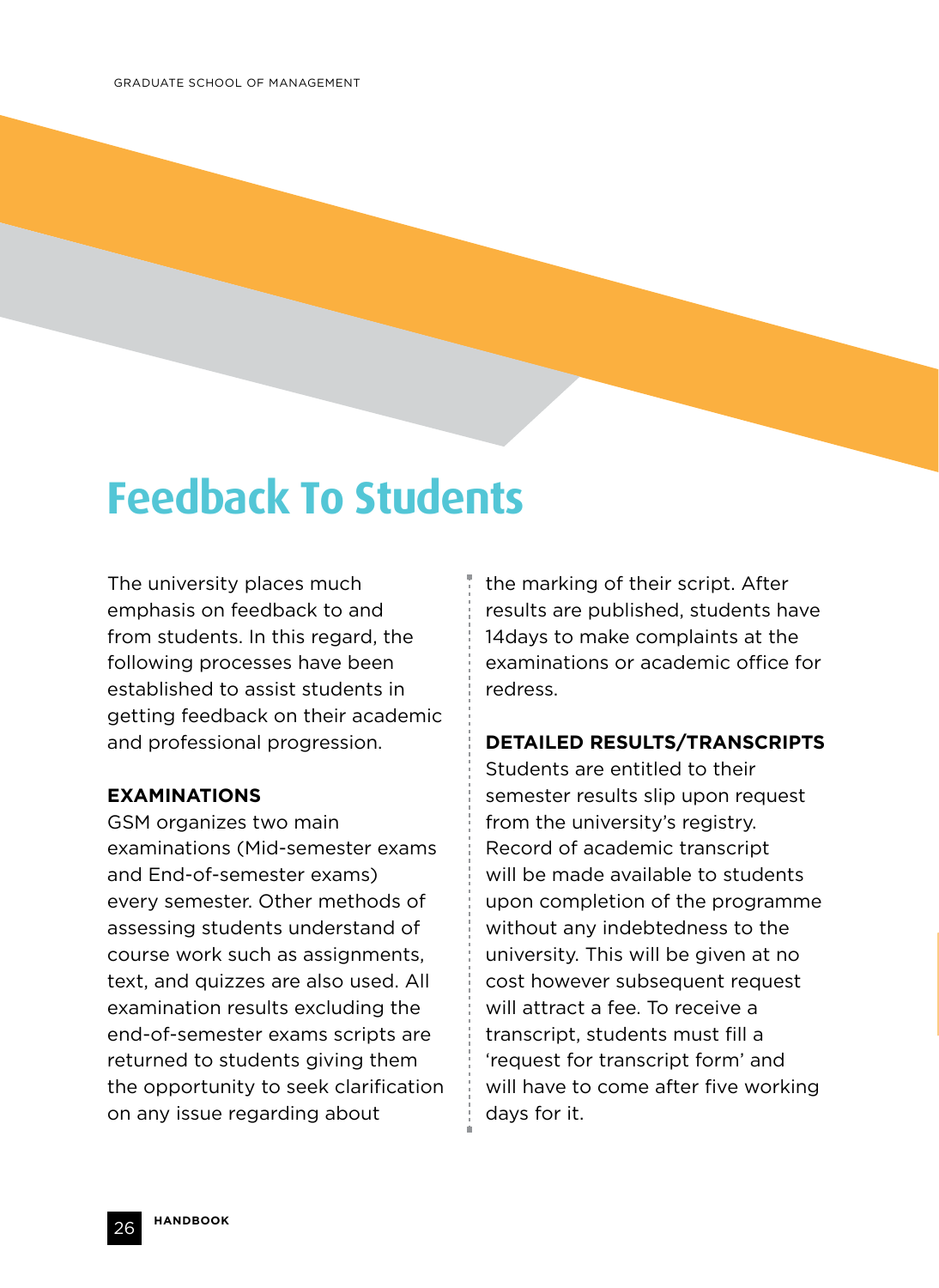# **Student Leadership: SRC**

Like all other universities, GSM has a representative student council that plays a significant role in the management of the institution. The SRC is made-up of XX elected representatives made up of the president, ……… who is responsible for:

- a. Coordinating the social, cultural, recreational and intellectual activities of GSM
- b. Presenting the views and grievances of students

through the appropriate channels to the Internal Controller of GSM

- c. Promoting cordial relationship between all sections of the university and maintaining good relationships with past students of GSM
- d. Organizing and coordinating students programmes like SRC weeks, field trips, etc.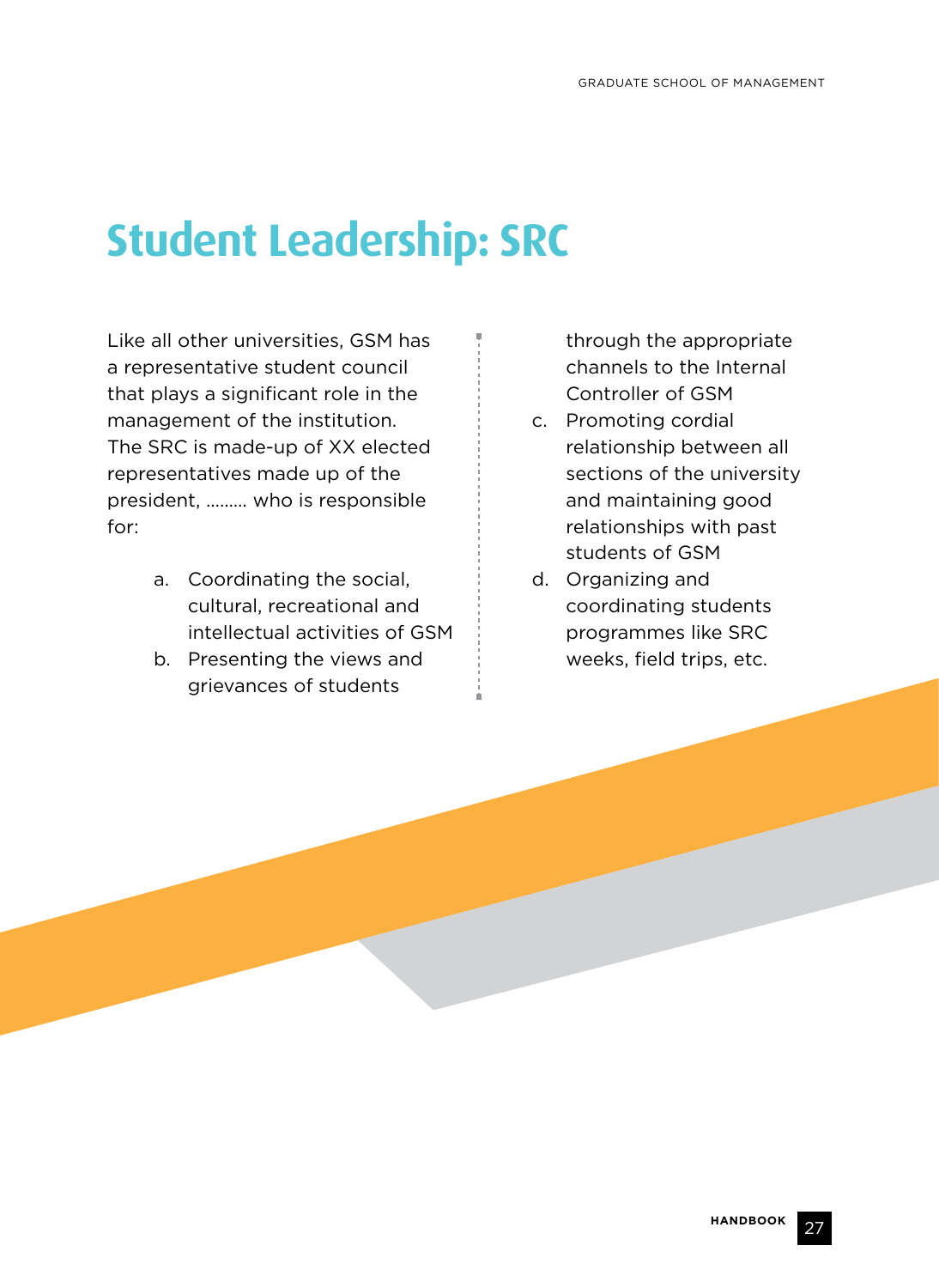# **Code Of Conduct For GSM Students**

The following regulations and sanctions are published to serve as a guide to student's behavior in GSM. The purpose is to ensure that a conducive teaching and learning environment is created so that students can derive the ultimate benefit from the university.

|                | <b>Offense</b>          | <b>Sanction</b>                                                                                                                                                                                                                                      |
|----------------|-------------------------|------------------------------------------------------------------------------------------------------------------------------------------------------------------------------------------------------------------------------------------------------|
| 1.             | Lateness to Lectures    | A student is considered late if<br>he/she comes 30 minutes after<br>the start of lectures. A lecturer<br>may draw a red line on the<br>attendance sheet 30 minutes<br>after the start of lectures to<br>distinguish early comers from<br>latecomers. |
| 2.             | <b>Physical Assault</b> | Suspension plus appropriate<br>compensation or dismissal from<br>the university $\frac{1}{2}$ going to court<br>for compensation                                                                                                                     |
| 3.             | Verbal Assault          | Caution with written Apology /<br>Rustication / Dismissal                                                                                                                                                                                            |
| $\mathbf{4}$ . | Sexual Assault          | Dismissal / Prosecution in Court                                                                                                                                                                                                                     |
| 5.             | Sexual Harassment       | Caution / Written Apology /<br>Counseling / Rustication                                                                                                                                                                                              |
| 6.             | Noise Making            | Caution / Written Apology /<br>Rustication                                                                                                                                                                                                           |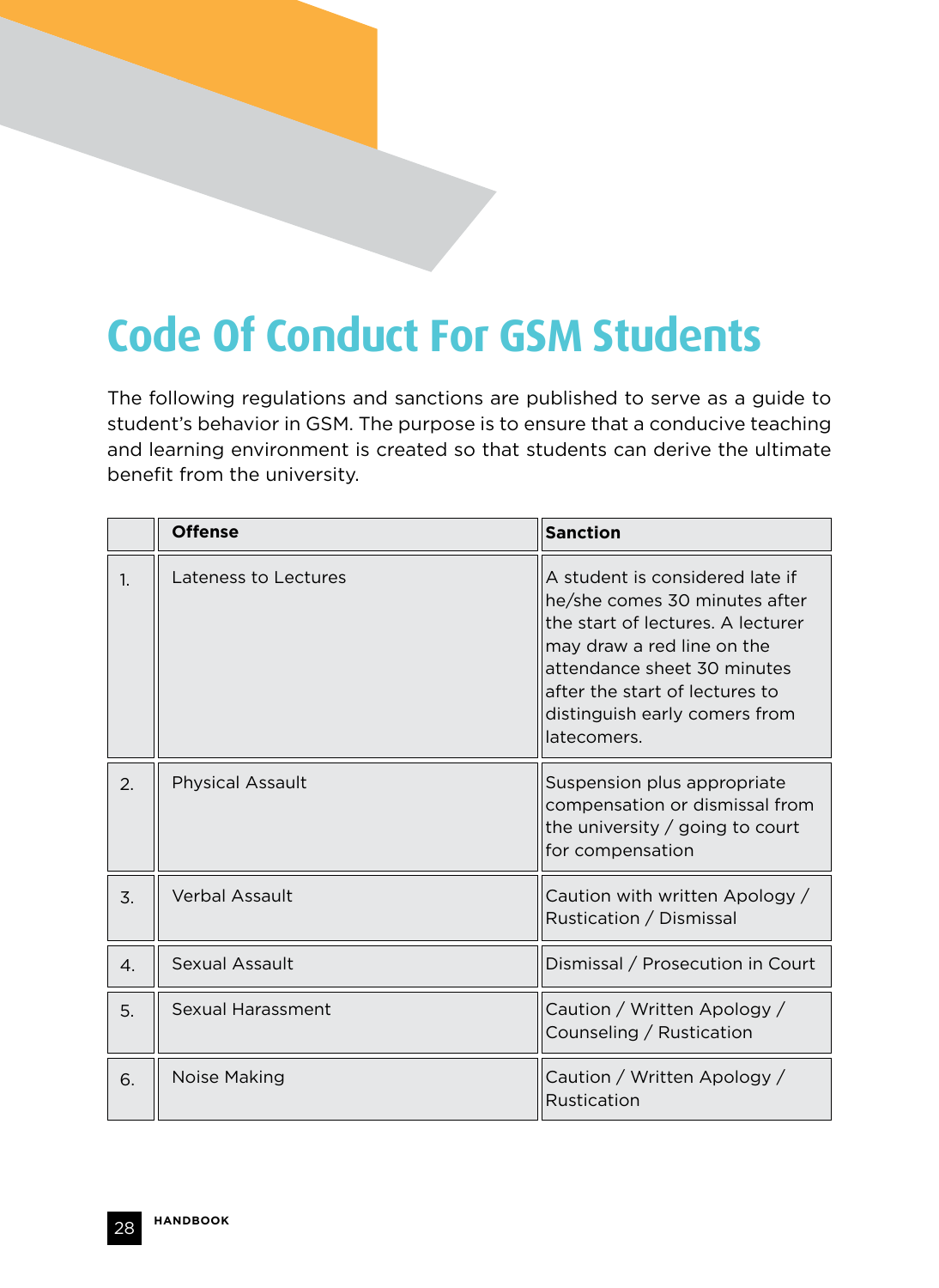| 7.  | Destruction of GSM Property                                                                                                                                              | Replacement of Property/<br><b>Suspension or Dismissal</b>                                                          |
|-----|--------------------------------------------------------------------------------------------------------------------------------------------------------------------------|---------------------------------------------------------------------------------------------------------------------|
| 8.  | Smoking in or Around GSM                                                                                                                                                 | Caution / Suspension                                                                                                |
| 9.  | Drunkenness / Drug Abuse / Use of<br><b>Narcotics</b>                                                                                                                    | Rustication / Dismissal /<br>Prosecution                                                                            |
| 10. | Stealing / Fraud                                                                                                                                                         | Replacement / Rustication /<br>Dismissal / Prosecution                                                              |
| 11. | Littering                                                                                                                                                                | Caution and cleaning the place<br>/ Fine                                                                            |
| 12. | Perjury / Slander / Impersonation                                                                                                                                        | Suspension / Written Apology /<br>Rustication / Dismissal                                                           |
| 13. | Pasting of posters and handbills at places<br>other than on Billboards / Notice Boards                                                                                   | Warning at first instance /<br>Fine ranging from CFA 5,000<br>- 20,000 shall be imposed on<br>subsequent violations |
| 14. | Insubordination towards university<br>authority / Staff                                                                                                                  | Suspension / Rustication /<br>Dismissal                                                                             |
| 15. | Addressing senior members of the<br>university or other officials in an insulting<br>or disrespectful language/manner                                                    | Written Caution / Suspension /<br>Rustication / Dismissal                                                           |
| 16. | Indulging in anti-social activities whiles<br>in or outside GSM to bring the university<br>into disrepute. Eg. Sodomy, nudity, rape,<br>obscenity, theft, fighting, etc. | Suspension / Rustication /<br>Dismissal                                                                             |

**NB:** Students are also to note that all bad behavior is punishable through the law courts of Cote d'Ivoire.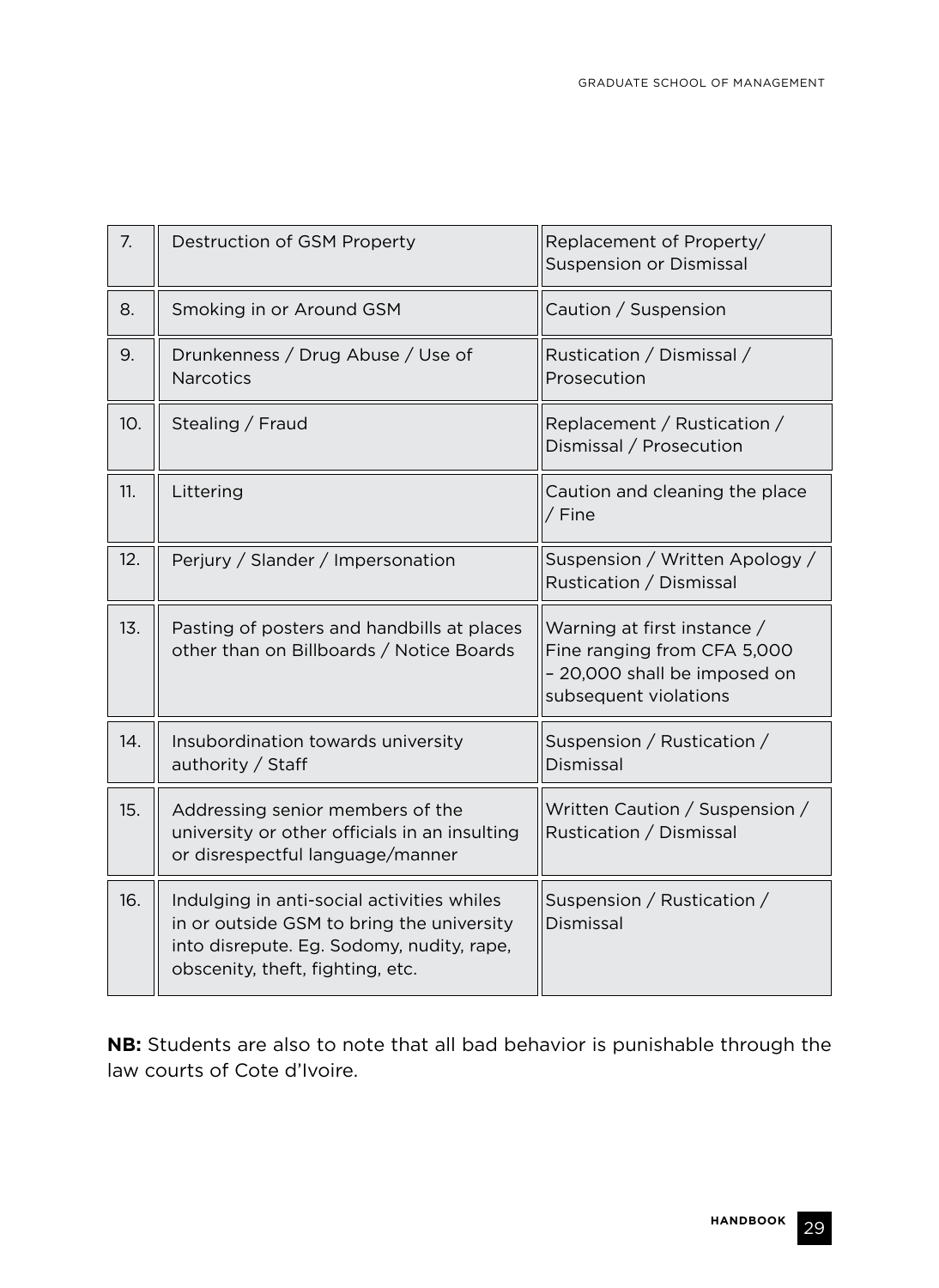# **Press Conferences / Press Release**

In the era of rampant mediums of communication, it is straightforward for students to have access to print, electronic and social media. However, there are strict regulations governing student's use of the media as official platforms of communication or public address. The rationale for the careful use of the media is to ensure the accurate dissemination of information about academic life and institutions, official involvement in information release and the need for respect of the public order. In this regard, students must observe the following rules/regulations about the use of the media:

- 1. Students who wish to use the public media for any reason must first seek permission from authorities of GSM
- 2. The student leadership must seek permission

through a written letter, expressing interest in holding a press conference or making a press release.

- 3. The full text of the press release or press conference should be submitted to the vice president three (3) clear days before the press release.
- 4. The vice president must give explicit written or verbal permission before the press conference, or press release is undertaken.
- 5. No student leadership or individual is permitted to engage in press conference/press release or speak to the media without the expressed permission of the vice president
- 6. Anonymous communication of information in whatever form is not permitted by GSM